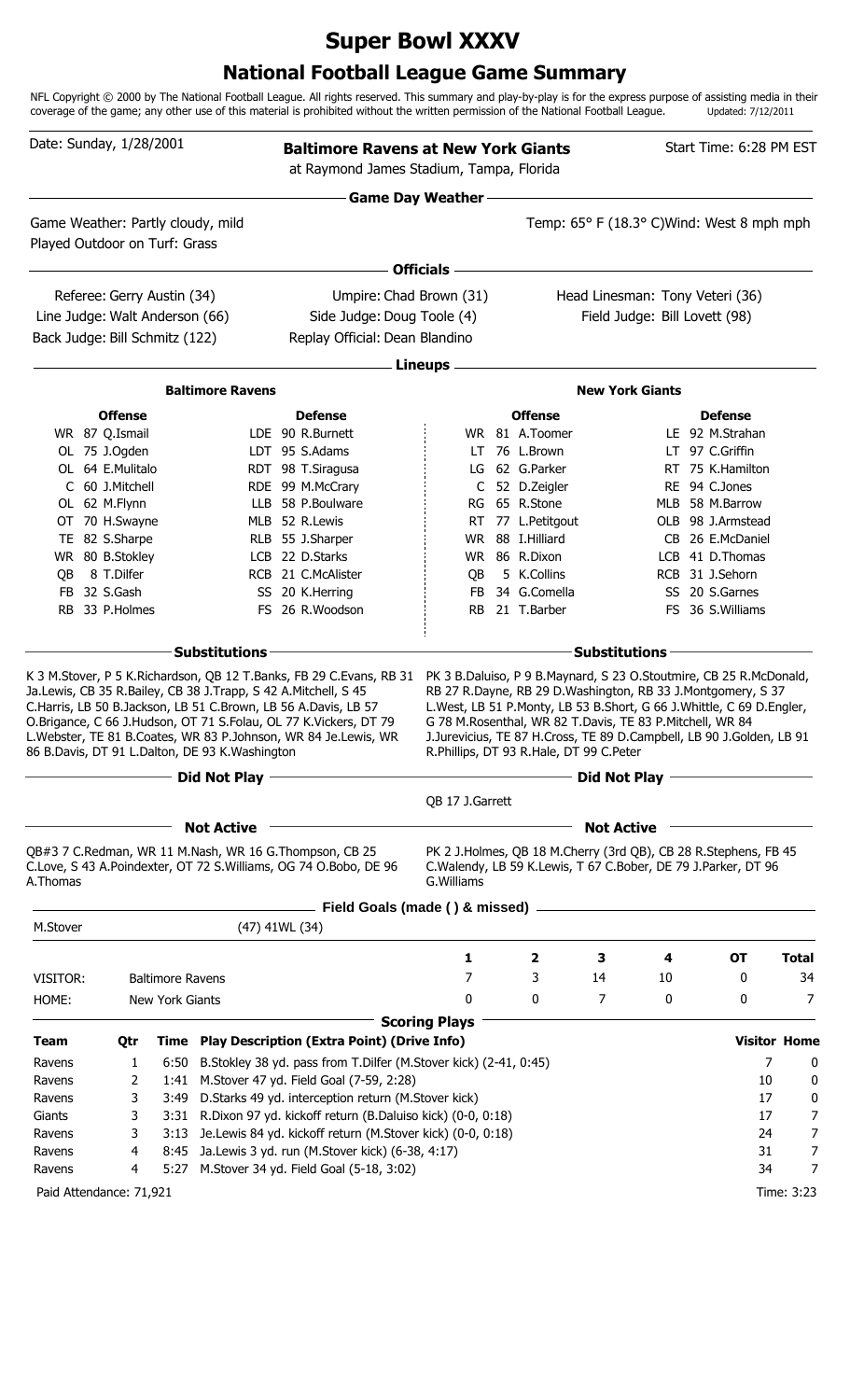# **Final Individual Statistics**

|                                          |     |                | <b>Baltimore Ravens</b> |                |                  |                   |              |                        |                  |                                       |        |                | <b>New York Giants</b> |                  |                   |                |                  |
|------------------------------------------|-----|----------------|-------------------------|----------------|------------------|-------------------|--------------|------------------------|------------------|---------------------------------------|--------|----------------|------------------------|------------------|-------------------|----------------|------------------|
| <b>RUSHING</b>                           |     |                | <b>ATT</b>              | <b>YDS</b>     | <b>AVG</b>       | LG                | <b>TD</b>    |                        | <b>RUSHING</b>   |                                       |        |                | <b>ATT</b>             | YDS AVG          |                   | LG             | <b>TD</b>        |
| Ja.Lewis                                 |     |                | 27                      | 102            | 3.8              | 19                | 1            | T.Barber               |                  |                                       |        |                | 11                     | 49               | 4.5               | 27             | 0                |
| P.Holmes                                 |     |                | 4                       | 8              | 2.0              | 6                 | 0            | K.Collins              |                  |                                       |        |                | 3                      | 12               | 4.0               | 5              | $\pmb{0}$        |
| Je.Lewis                                 |     |                | 1                       | 1              | 1.0              | 1                 | 0            |                        | J.Montgomery     |                                       |        |                | $\overline{2}$         | 5                | 2.5               | 4              | 0                |
| T.Dilfer                                 |     |                | 1                       | 0              | 0.0              | 0                 | 0            |                        |                  |                                       |        |                |                        |                  |                   |                |                  |
| <b>Total</b>                             |     |                | 33                      | 111            | 3.4              | 19                | 1            | <b>Total</b>           |                  |                                       |        |                | 16                     | 66               | 4.1               | 27             | 0                |
| <b>PASSING</b>                           | ATT | <b>CMP</b>     |                         | YDS SK/YD TD   |                  | LG IN             | <b>RT</b>    |                        | <b>PASSING</b>   |                                       | ATT    | <b>CMP</b>     |                        | YDS SK/YD TD     |                   | LG IN          | <b>RT</b>        |
| T.Dilfer                                 | 25  | 12             | 153                     | 3/20           | 1                | $\mathbf 0$<br>44 | 80.9         | K.Collins              |                  |                                       | 39     | 15             | 112                    | 4/26             | $\boldsymbol{0}$  | 19<br>4        | 7.1              |
| T.Banks                                  | 1   | 0              | $\bf{0}$                | 0/0            | 0                | 0<br>0            | 39.6         |                        |                  |                                       |        |                |                        |                  |                   |                |                  |
| <b>Total</b>                             | 26  | 12             | 153                     | 3/20           | 1                | 44<br>0           | 77.9         | <b>Total</b>           |                  |                                       | 39     | 15             | 112                    | 4/26             | 0                 | 19<br>4        | 7.1              |
| <b>PASS RECEIVING</b>                    |     |                | <b>TAR REC</b>          | YDS AVG        |                  | LG                | TD           |                        |                  | <b>PASS RECEIVING</b>                 |        |                | <b>TAR REC</b>         | YDS AVG          |                   | LG             | TD               |
| <b>B.Stokley</b>                         |     | 6              | 3                       | 52             | 17.3             | 38                | $\mathbf{1}$ | T.Barber               |                  |                                       |        | 10             | 6                      | 26               | 4.3               | $\overline{7}$ | $\bf{0}$         |
| <b>B.Coates</b>                          |     | 3              | 3                       | 30             | 10.0             | 17                | 0            | I.Hilliard             |                  |                                       |        | 11             | 3                      | 30               | 10.0              | 13             | 0                |
| Q.Ismail                                 |     | 3              | 1                       | 44             | 44.0             | 44                | 0            |                        | A.Toomer         |                                       |        | 5              | 2                      | 24               | 12.0              | 19             | 0                |
| P.Johnson                                |     | 5              | 1                       | 8              | 8.0              | 8                 | 0            | R.Dixon                |                  |                                       |        | 3              | 1                      | 16               | 16.0              | 16             | 0                |
| Je.Lewis                                 |     | 1              | 1                       | 6              | 6.0              | 6                 | 0            |                        | P.Mitchell       |                                       |        | 4              | 1                      | 7                | 7.0               | 7              | 0                |
| S.Sharpe                                 |     | 5              | 1                       | 5              | 5.0              | 5                 | 0            | H.Cross                |                  |                                       |        | 1              | 1                      | 7                | 7.0               | 7              | 0                |
| Ja.Lewis                                 |     | $\overline{2}$ | 1                       | 4              | 4.0              | 4                 | 0            |                        | G.Comella        |                                       |        | 1              | 1                      | 2                | 2.0               | $\overline{2}$ | 0                |
| P.Holmes                                 |     | 1              | 1                       | 4              | 4.0              | 4                 | 0            |                        | J.Jurevicius     |                                       |        | 4              | $\mathbf{0}$           | 0                | 0.0               | 0              | 0                |
| <b>Total</b>                             |     | 26             | 12                      | 153            | 12.8             | 44                | 1            | <b>Total</b>           |                  |                                       |        | 39             | 15                     | 112              | 7.5               | 19             | 0                |
| <b>INTERCEPTIONS</b>                     |     |                | <b>NO</b>               | <b>YDS</b>     | <b>AVG</b>       | LG                | <b>TD</b>    |                        |                  | <b>INTERCEPTIONS</b>                  |        |                | <b>NO</b>              | YDS AVG          |                   | LG             | <b>TD</b>        |
| D.Starks                                 |     |                | 1                       | 49             | 49.0             | 49                | 1            |                        |                  |                                       |        |                |                        |                  |                   |                |                  |
| J.Sharper                                |     |                | 1                       | 4              | 4.0              | 4                 | 0            |                        |                  |                                       |        |                |                        |                  |                   |                |                  |
| C.McAlister                              |     |                | 1                       | 4              | 4.0              | 4                 | 0            |                        |                  |                                       |        |                |                        |                  |                   |                |                  |
| K.Herring                                |     |                | 1                       | $\overline{2}$ | 2.0              | 2                 | 0            |                        |                  |                                       |        |                |                        |                  |                   |                |                  |
| Total                                    |     |                | 4                       | 59             | 14.8             | 49                | 1            | <b>Total</b>           |                  |                                       |        |                | 0                      | 0                | 0                 | 0              | 0                |
| <b>PUNTING</b>                           |     | <b>NO YDS</b>  | <b>AVG</b>              | <b>NET</b>     |                  | <b>TB IN20</b>    | LG           |                        | <b>PUNTING</b>   |                                       |        | <b>NO YDS</b>  | <b>AVG</b>             | <b>NET</b>       |                   | <b>TB IN20</b> | LG               |
| K.Richardson                             | 10  | 430            | 43.0                    | 38.4           | $\boldsymbol{0}$ | 4                 | 53           |                        | <b>B.Maynard</b> |                                       | 11     | 422            | 38.4                   | 35.3             | $\bf{0}$          | 3              | 46               |
| <b>Total</b>                             | 10  | 430            | 43.0                    | 38.4           | 0                | 4                 | 53           | Total                  |                  |                                       | $11\,$ | 422            | 38.4                   | 35.3             | 0                 | 3              | 46               |
| <b>PUNT RETURNS</b>                      |     | <b>NO</b>      | <b>YDS</b>              | <b>AVG</b>     | <b>FC</b>        | LG                | TD           |                        |                  | <b>PUNT RETURNS</b>                   |        | <b>NO</b>      | <b>YDS</b>             | <b>AVG</b>       | <b>FC</b>         | LG             | <b>TD</b>        |
| Je.Lewis                                 |     | 3              | 34                      | 11.3           | 4                | 34                | $\mathbf 0$  | I.Hilliard             |                  |                                       |        | 3              | 33                     | 11.0             | 1                 | 19             | $\mathbf 0$      |
| [DOWNED]                                 |     | 4              | $\mathbf 0$             | 0.0            | 0                | $\boldsymbol{0}$  | 0            | T.Barber               |                  |                                       |        | 2              | 13                     | 6.5              | 2                 | 9              | 0                |
|                                          |     |                |                         |                |                  |                   |              |                        | [DOWNED]         |                                       |        | $\overline{2}$ | $\mathbf 0$            | 0.0              | 0                 | $\mathbf 0$    | $\boldsymbol{0}$ |
| Total                                    |     | 3              | 34                      | 11.3           | 4                | 34                | $\mathbf 0$  | <b>Total</b>           |                  |                                       |        | 5              | 46                     | 9.2              | 3                 | 19             | 0                |
| <b>KICKOFF RETURNS</b>                   |     | <b>NO</b>      | <b>YDS</b>              | <b>AVG</b>     | <b>FC</b>        | LG                | TD           |                        |                  | <b>KICKOFF RETURNS</b>                |        | <b>NO</b>      | <b>YDS</b>             | <b>AVG</b>       | <b>FC</b>         | LG             | <b>TD</b>        |
| Je.Lewis                                 |     | 2              | 111                     | 55.5           | $\mathbf 0$      | 84                | $\mathbf{1}$ | R.Dixon                |                  |                                       |        | 6              | 154                    | 25.7             | $\mathbf 0$       | 97             | $\mathbf{1}$     |
|                                          |     |                |                         |                |                  |                   |              |                        | D.Washington     |                                       |        | 1              | 17                     | 17.0             | $\mathbf{0}$      | 17             | $\boldsymbol{0}$ |
| <b>Total</b>                             |     | $\overline{2}$ | 111                     | 55.5           | $\mathbf 0$      | 84                |              | 1 Total                |                  |                                       |        | 7              | 171                    | 24.4             | 0                 | 97             | $\mathbf 1$      |
| <b>Baltimore Ravens</b>                  |     |                |                         |                |                  |                   |              |                        |                  |                                       |        |                |                        |                  |                   |                |                  |
| <b>FUMBLES</b>                           |     |                |                         |                |                  |                   |              |                        |                  | FUM LOST OWN-RECYDS TD FORCED OPP-REC |        |                | <b>YD</b>              |                  | <b>TD OUT-BDS</b> |                |                  |
| T.Dilfer                                 |     |                |                         |                | 1                | $\bf{0}$          |              | $-1$<br>1              | 0                | 0                                     |        | 0              | 0                      | 0                |                   | 0              |                  |
| Je.Lewis                                 |     |                |                         |                | 1                | 0                 | 0            | 0                      | 0                | 0                                     |        | 0              | 0                      | 0                |                   | 0              |                  |
| <b>B.Jackson</b>                         |     |                |                         |                | 0                | 0                 | 1            | $\bf{0}$               | 0                | 0                                     |        | 0              | 0                      | 0                |                   | 0              |                  |
| M.McCrary                                |     |                |                         |                | 0                | 0                 | 0            | 0                      | 0                | 1                                     |        | 0              | 0                      | 0                |                   | 0              |                  |
| J.Trapp                                  |     |                |                         |                | 0                | 0                 | 0            | 0                      | $\Omega$         | 1                                     |        | 0              | $\Omega$               | $\mathbf 0$      |                   | 0              |                  |
| R.Bailey                                 |     |                |                         |                | 0                | 0                 | 0            | 0                      | $\Omega$         | 0                                     |        | 1              | $\Omega$               | 0                |                   | 0              |                  |
| Total                                    |     |                |                         |                | $\overline{2}$   | 0                 |              | $\overline{2}$<br>$-1$ | 0                | $\overline{2}$                        |        | 1              | 0                      | 0                |                   | 0              |                  |
|                                          |     |                |                         |                |                  |                   |              |                        |                  |                                       |        |                |                        |                  |                   |                |                  |
| <b>New York Giants</b><br><b>FUMBLES</b> |     |                |                         |                |                  |                   |              |                        |                  | FUM LOST OWN-RECYDS TD FORCED OPP-REC |        |                | <b>YD</b>              |                  | <b>TD OUT-BDS</b> |                |                  |
| K.Collins                                |     |                |                         |                | 1                | $\bf{0}$          | 0            | 0                      | 0                | 0                                     |        | 0              | $\mathbf 0$            | $\boldsymbol{0}$ |                   | 0              |                  |
| R.Dixon                                  |     |                |                         |                | 1                | 1                 | 0            | 0                      | 0                | 0                                     |        | 0              | 0                      | 0                |                   | 0              |                  |
| L.Brown                                  |     |                |                         |                | 0                | 0                 | 1            | $\bf{0}$               | 0                | 0                                     |        | 0              | 0                      | 0                |                   | 0              |                  |
| Total                                    |     |                |                         |                | 2                | 1                 | 1            | $\pmb{0}$              | 0                | 0                                     |        | 0              | 0                      | 0                |                   | 0              |                  |
|                                          |     |                |                         |                |                  |                   |              |                        |                  |                                       |        |                |                        |                  |                   |                |                  |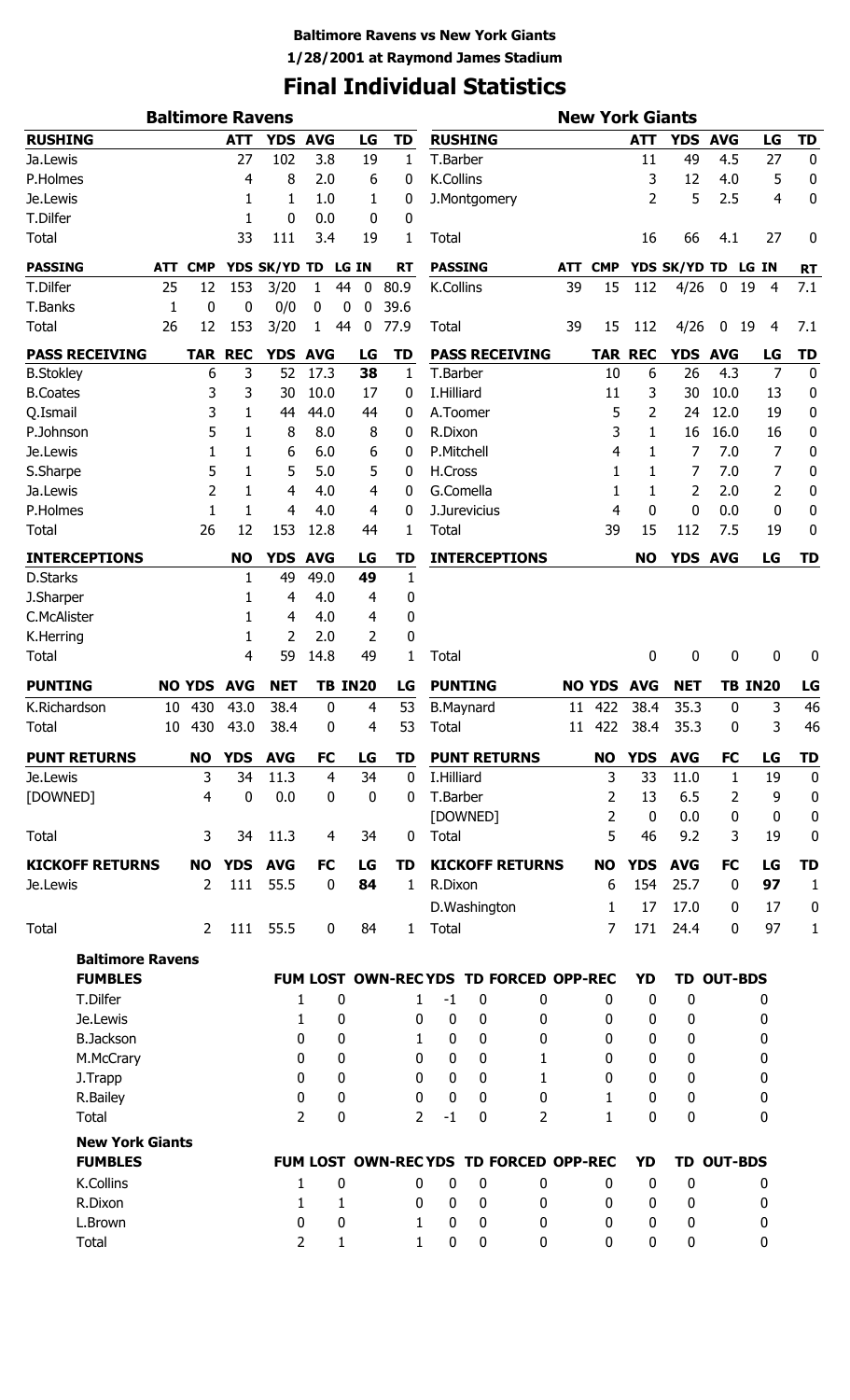## **Final Team Statistics**

|                                                      | Visitor      | Home           |
|------------------------------------------------------|--------------|----------------|
|                                                      | Ravens       | Giants         |
| <b>TOTAL FIRST DOWNS</b>                             | 13           | 11             |
| By Rushing                                           | 6            | $\overline{2}$ |
| By Passing                                           | 6            | 6              |
| <b>By Penalty</b>                                    | 1            | 3              |
| THIRD DOWN EFFICIENCY                                | 3-16-19%     | 2-14-14%       |
| <b>FOURTH DOWN EFFICIENCY</b>                        | $0 - 0 - 0%$ | 1-1-100%       |
| <b>TOTAL NET YARDS</b>                               | 244          | 152            |
| Total Offensive Plays (inc. times thrown passing)    | 62           | 59             |
| Average gain per offensive play                      | 3.9          | 2.6            |
| <b>NET YARDS RUSHING</b>                             | 111          | 66             |
| <b>Total Rushing Plays</b>                           | 33           | 16             |
| Average gain per rushing play                        | 3.4          | 4.1            |
| Tackles for a loss-number and yards                  | $1 - 6$      | $0-0$          |
| <b>NET YARDS PASSING</b>                             | 133          | 86             |
| Times thrown - yards lost attempting to pass         | $3 - 20$     | $4 - 26$       |
| Gross yards passing                                  | 153          | 112            |
| PASS ATTEMPTS-COMPLETIONS-HAD INTERCEPTED            | $26-12-0$    | $39 - 15 - 4$  |
| Avg gain per pass play (inc.# thrown passing)        | 4.6          | 2.0            |
| <b>KICKOFFS Number-In End Zone-Touchbacks</b>        | $7 - 0 - 0$  | $2 - 0 - 0$    |
| <b>PUNTS Number and Average</b>                      | 10-43.0      | 11-38.4        |
| <b>Had Blocked</b>                                   | 0            | 0              |
| <b>FGs - PATs Had Blocked</b>                        | $0-0$        | $0-0$          |
| <b>Net Punting Average</b>                           | 38.4         | 35.3           |
| <b>TOTAL RETURN YARDAGE (Not Including Kickoffs)</b> | 93           | 46             |
| No. and Yards Punt Returns                           | $3 - 34$     | $5 - 46$       |
| No. and Yards Kickoff Returns                        | $2 - 111$    | $7 - 171$      |
| No. and Yards Interception Returns                   | 4-59         | $0-0$          |
| <b>PENALTIES Number and Yards</b>                    | $9 - 70$     | $6 - 27$       |
| <b>FUMBLES Number and Lost</b>                       | $2 - 0$      | $2 - 1$        |
| <b>TOUCHDOWNS</b>                                    | 4            | 1              |
| Rushing                                              | 1            | 0              |
| Passing                                              | 1            | 0              |
| Interceptions                                        | 1            | 0              |
| <b>Kickoff Returns</b>                               | 1            | 1              |
| <b>EXTRA POINTS Made-Attempts</b>                    | 4-4          | $1 - 1$        |
| <b>Kicking Made-Attempts</b>                         | $4 - 4$      | $1 - 1$        |
| <b>FIELD GOALS Made-Attempts</b>                     | $2 - 3$      | $0-0$          |
| <b>RED ZONE EFFICIENCY</b>                           | 1-2-50%      | $0 - 0 - 0%$   |
| <b>GOAL TO GO EFFICIENCY</b>                         | 1-1-100%     | $0 - 0 - 0%$   |
| <b>SAFETIES</b>                                      | 0            | 0              |
| <b>FINAL SCORE</b>                                   | 34           | 7              |
| <b>TIME OF POSSESSION</b>                            | 34:06        | 25:54          |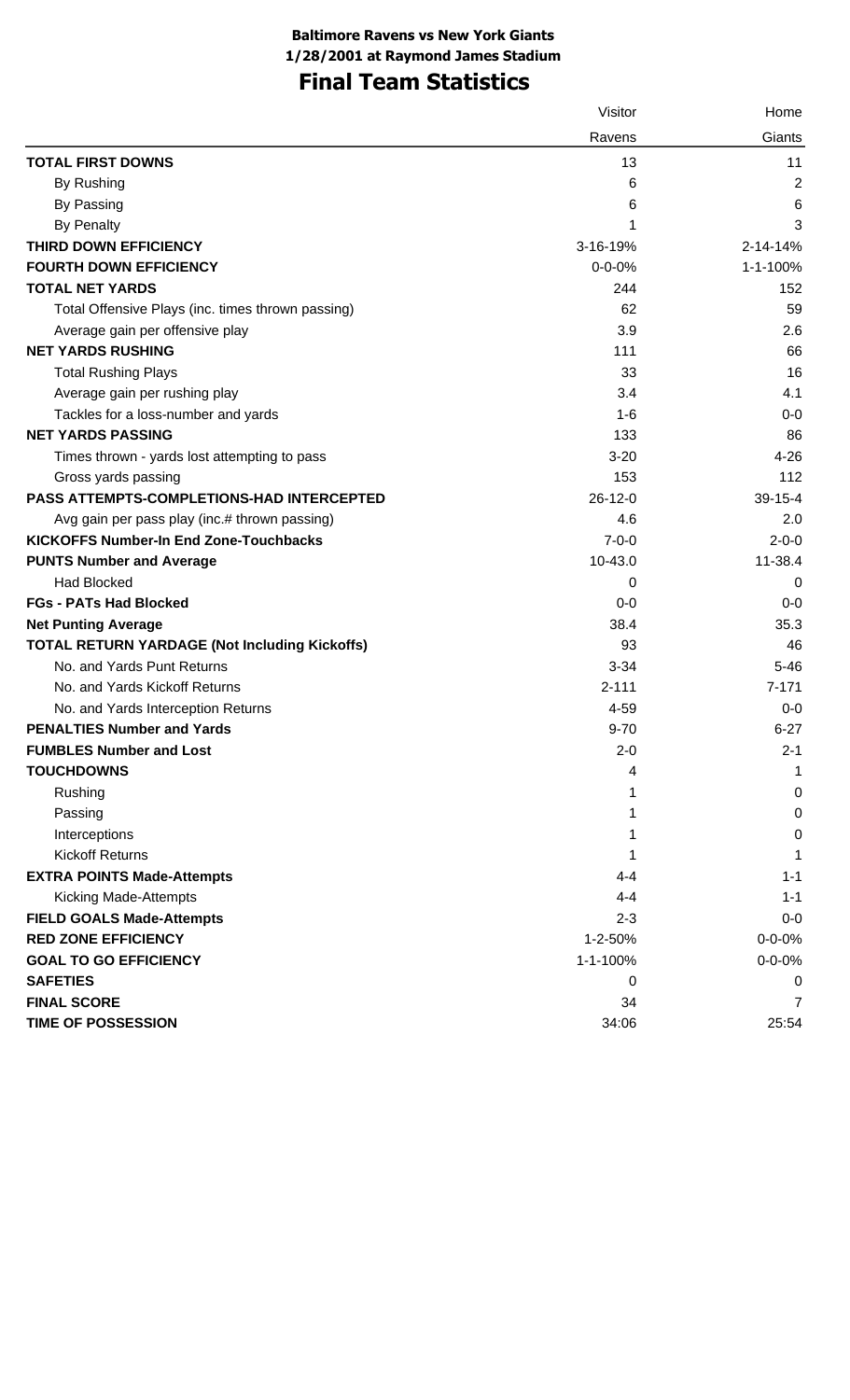## **Ball Possession And Drive Chart**

|    | <b>Baltimore Ravens</b>    |                 |                                                   |                              |                  |             |             |                   |                    |                     |                               |
|----|----------------------------|-----------------|---------------------------------------------------|------------------------------|------------------|-------------|-------------|-------------------|--------------------|---------------------|-------------------------------|
| #  | <b>Time</b><br><b>Recd</b> | Lost            | <b>Time Time How Ball</b><br><b>Poss Obtained</b> | <b>Drive</b><br><b>Began</b> | #<br><b>Play</b> | Yds<br>Gain | Yds<br>Pen  | <b>Net</b><br>Yds | 1st<br><b>Down</b> | Last<br><b>Scrm</b> | <b>How</b><br><b>Given Up</b> |
| 1  | 13:43                      | 13:02           | 0:41 Punt                                         | <b>BLT 37</b>                | 3                | 4           | 0           | 4                 | $\bf{0}$           | BLT 41 Punt         |                               |
|    | 11:02                      | 9:55            | 1:07 Punt                                         | <b>BLT 49</b>                | 3                | 0           | 5           | 5                 | $\mathbf{0}$       | NYG 46 Punt         |                               |
| 3  | 7:35                       | 6:50            | 0:45 Punt                                         | <b>NYG 41</b>                | 2                | 41          | $\bf{0}$    | 41                | 1                  |                     | NYG 38 Touchdown              |
| 4  | 4:21                       | 2:41            | 1:40 Punt                                         | <b>BLT 28</b>                | 3                | 4           | $-5$        | $-1$              | $\bf{0}$           | BLT 27 Punt         |                               |
| 5. | 1:25                       | 0:18            | 1:07 Punt                                         | <b>BLT 23</b>                | 3                | 5           | 0           | 5                 | $\mathbf{0}$       | BLT 28 Punt         |                               |
| 6  | 14:41                      | 11:22 3:19 Punt |                                                   | <b>BLT 15</b>                | 6                | 6           | $\mathbf 0$ | 6                 | 1                  | BLT 21 Punt         |                               |
|    | 10:36                      | 8:24            | 2:12 Interception                                 | <b>BLT 47</b>                | 4                | 7           | 5           | 12                | 2                  | NYG 41 Punt         |                               |
| 8  | 4:09                       | 1:41            | 2:28 Punt                                         | <b>BLT 12</b>                | 7                | 59          | $\mathbf 0$ | 59                | $\mathbf{1}$       |                     | NYG 29 Field Goal             |
| 9  | 0:54                       | 0:00            | 0:54 Interception                                 | BLT <sub>5</sub>             | 2                | 21          | $\bf{0}$    | 21                | 1                  |                     | BLT 24 End of Half            |
| 10 | 15:00                      | 11:37           | 3:23 Kickoff                                      | <b>BLT 22</b>                | 4                | 6           | 5           | 11                | $\mathbf{1}$       | BLT 33 Punt         |                               |
| 11 | 8:57                       | 6:03            | 2:54 Interception                                 | <b>NYG 41</b>                | 6                | 17          | $\bf{0}$    | 17                | $\mathbf{1}$       |                     | NYG 24 Missed FG              |
| 12 | 4:29                       | 3:58            | 0:31 Punt                                         | <b>BLT 17</b>                | 3                | 0           | 0           | 0                 | $\Omega$           | BLT 17 Punt         |                               |
| 13 | 3:31                       | 3:13            | 0:18 Kickoff                                      |                              | 0                | 0           | 0           | 0                 | $\mathbf{0}$       |                     | Touchdown                     |
| 14 | 2:19                       | 14:13           | 3:06 Punt                                         | <b>BLT 36</b>                | 5                | 20          | $\bf{0}$    | 20                | $\mathbf{1}$       | NYG 44 Punt         |                               |
| 15 | 13:02                      | 8:45            | 4:17 Punt                                         | <b>NYG 38</b>                | 6                | 33          | 5           | 38                | 3.                 |                     | * NYG 3 Touchdown             |
| 16 | 8:29                       | 5:27            | 3:02 Fumble                                       | <b>NYG 34</b>                | 5                | 18          | $\bf{0}$    | 18                |                    |                     | * NYG 16 Field Goal           |
| 17 | 4:10                       | 1:48            | 2:22 Punt                                         | <b>BLT 30</b>                | 3                | 2           | 0           | 2                 | 0                  | BLT 32 Punt         |                               |

(567) Average BLT 35

**New York Giants Time Yds Yds # Drive # Net 1st Last How Time Time How Ball Play Given Up Recd Lost Poss Obtained Began Gain Pen Yds Down Scrm** 1 15:00 13:43 1:17 Kickoff NYG 21 3 0 5 5 0 NYG 26 Punt 2 13:02 11:02 2:00 Punt NYG 13 3 1 0 1 0 NYG 14 Punt 3 9:55 7:35 2:20 Punt NYG 1 5 18 0 18 1 NYG 19 Punt 4 6:50 4:21 2:29 Kickoff NYG 14 3 6 0 6 0 NYG 20 Punt 5 2:41 1:25 1:16 Punt NYG 39 3 2 0 2 0 NYG 41 Punt 6 0:18 14:41 0:37 Punt NYG 40 3 1 0 1 0 NYG 41 Punt 7 11:22 10:36 0:46 Punt NYG 40 2 0 10 10 2 50 Interception 8 8:24 4:09 4:15 Punt NYG 8 9 45 5 50 3 BLT 42 Punt 9 1:41 0:54 0:47 Kickoff NYG 28 3 43 0 43 2 BLT 29 Interception 10 11:37 8:57 2:40 Punt NYG 21 5 6 0 6 1 NYG 27 Interception 11 6:03 4:29 1:34 Missed FG NYG 31 3 8 0 8 0 NYG 39 Punt 12 3:58 3:49 0:09 Punt NYG 44 1 0 0 0 0 NYG 44 Interception 13 3:49 3:31 0:18 Kickoff 0 0 0 0 0 Touchdown 14 3:13 2:19 0:54 Kickoff NYG 25 3 0 0 0 0 NYG 25 Punt  $-$ 15 14:13 13:02 1:11 Punt NYG 8 3 -4 0 -4 0 NYG 4 Punt 16 8:45 8:29 0:16 Kickoff 0 0 0 0 0 Fumble 17 5:27 4:10 1:17 Kickoff NYG 23 3 4 0 4 0 NYG 27 Punt 18 1:48 0:00 1:48 Punt NYG 27 7 22 0 22 2 NYG 46 End of Game (383) Average NYG 24 \_\_\_\_\_\_\_\_\_\_\_\_\_\_\_\_\_\_\_\_\_\_\_ 

**\* inside opponent's 20 Time of Possession by Quarter Home** New York Giants **Visitor** Baltimore Ravens **Kickoff Drive No.-Start Average 1st 2nd 3rd 4th OT Total** 5:20 9:40 6:07 5:35 4:32 25:54 8:53 9:25 10:28 34:06 Ravens: 1 - BLT 22 Giants: 5 - NYG 22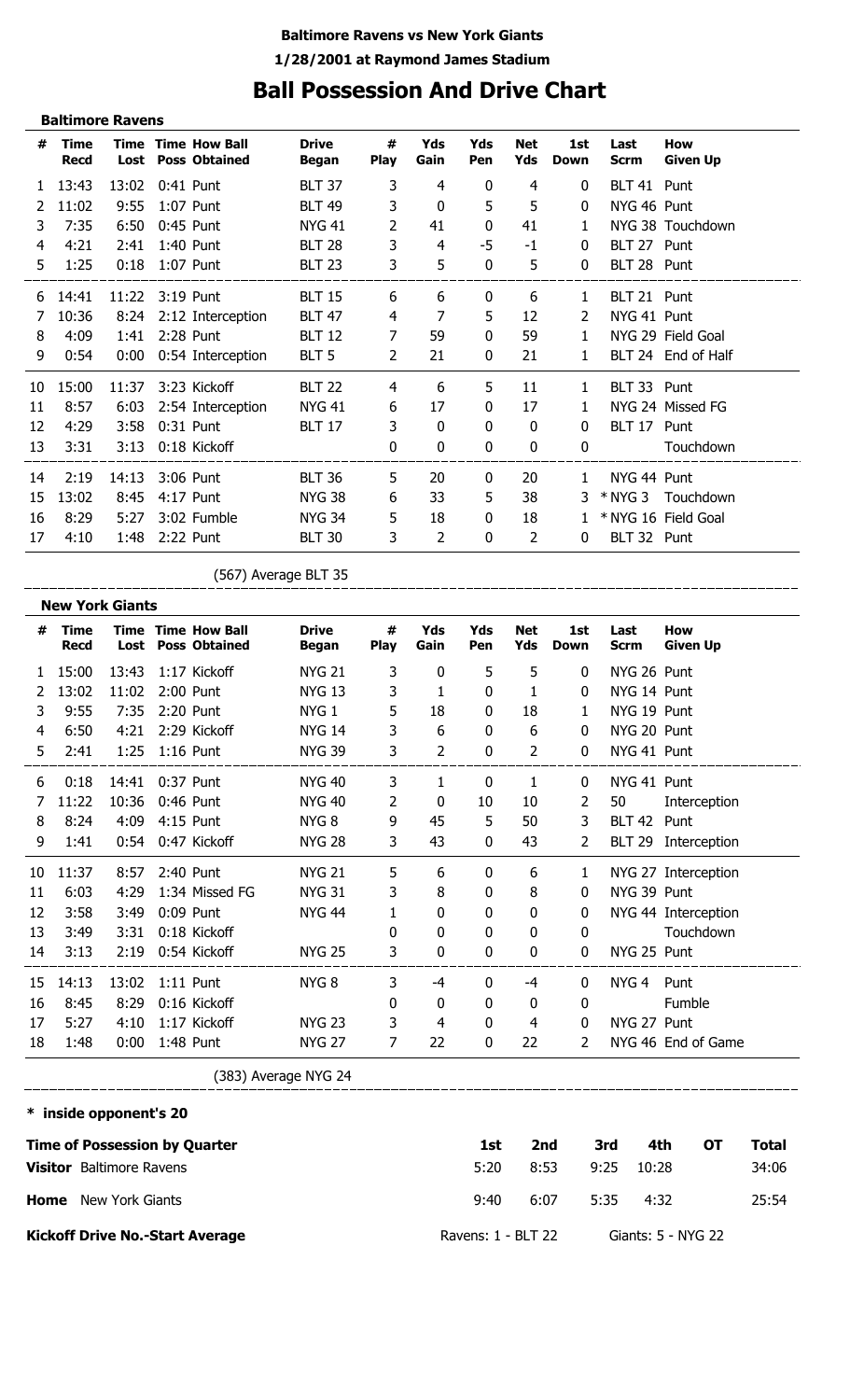### **Final Defensive Statistics Baltimore Ravens vs New York Giants 1/28/2001 at Raymond James Stadium**

| <b>Baltimore Ravens</b> |            |            |             |           | <b>Regular Defensive Plays</b> |            |    |     |           |          |           |     | <b>Special Teams</b> |    |                  |           |            | <b>Misc</b>  |              |           |
|-------------------------|------------|------------|-------------|-----------|--------------------------------|------------|----|-----|-----------|----------|-----------|-----|----------------------|----|------------------|-----------|------------|--------------|--------------|-----------|
|                         | <b>TKL</b> | <b>AST</b> | <b>COMB</b> | <b>SK</b> | <b>/YDS</b>                    | <b>TFL</b> | ΟH | ΙN. | <b>PD</b> | FF       | <b>FR</b> | TKL | AST                  | FF | <b>FR</b>        | <b>BL</b> | <b>TKL</b> | <b>AST</b>   | FF           | <b>FR</b> |
| R.Woodson               |            |            | 6           | 0         | 0                              | 0          | 0  | 0   | 0         | 0        | 0         | 0   | 0                    | 0  | 0                | 0         | 0          | 0            | 0            | 0         |
| D.Starks                |            | 0          | 5           | 0         | 0                              | 0          | 0  |     | 2         | 0        | 0         | 0   | 0                    | 0  | 0                | 0         | O          | 0            | 0            | 0         |
| R.Lewis                 |            |            | 5           | 0         | 0                              | 0          | 0  | 0   | 4         | 0        | 0         | 0   | 0                    | 0  | 0                | 0         | 0          | 0            | 0            | 0         |
| K.Washington            | 4          | 0          | 4           |           | 9                              |            | 1  | 0   | 0         | 0        | 0         | 0   | 0                    | 0  | 0                | 0         | 0          | 0            | 0            | 0         |
| R.Burnett               | 3          |            | 4           |           | 5                              |            |    | 0   | 0         | 0        | 0         | 0   | 0                    | 0  | 0                | 0         | $\Omega$   | $\mathbf{0}$ | 0            | 0         |
| C.Harris                |            |            | 4           | 0         | 0                              | 0          | 0  | 0   | 0         | 0        | 0         | 2   | 0                    | 0  | 0                | 0         | 0          | 0            | 0            | 0         |
| M.McCrary               |            | 0          | 3           | 2         | 12                             |            |    | 0   | 0         |          | 0         | 0   | 0                    | 0  | 0                | 0         | 0          | 0            | 0            | 0         |
| J.Sharper               |            | 0          | 2           | 0         | 0                              | 0          | 0  |     |           | 0        | 0         |     | 0                    | 0  | 0                | 0         | 0          | 0            | 0            | 0         |
| C.McAlister             |            | 0          | 1           | 0         | 0                              | 0          | 0  |     | 1         | $\Omega$ | 0         | 0   | 0                    | 0  | 0                | 0         | $\Omega$   | 0            | $\mathbf{0}$ | 0         |
| J.Trapp                 |            | 0          |             | 0         | 0                              | 0          | 0  | 0   | 0         | 0        | 0         | 2   | 0                    |    | 0                | 0         | 0          | 0            | 0            | 0         |
| T.Siragusa              |            | 0          |             | 0         | 0                              | 0          | 0  | 0   | 0         | 0        | 0         | 0   | 0                    | 0  | 0                | 0         | 0          | 0            | 0            | 0         |
| S.Adams                 |            | 0          |             | 0         | 0                              | 0          | 0  | 0   | 0         | 0        | 0         | 0   | 0                    | 0  | 0                | 0         | 0          | 0            | 0            | 0         |
| L.Dalton                |            | 0          |             | 0         | 0                              | 0          | 0  | 0   | 0         | 0        | 0         | 0   | 0                    | 0  | 0                | 0         | 0          | 0            | 0            | 0         |
| K.Herring               |            | 0          | 0           | 0         | 0                              | 0          | 0  |     | 2         | 0        | 0         | 0   | 0                    | 0  | 0                | 0         | 0          | 0            | 0            | 0         |
| L.Webster               |            | 0          | 0           | 0         | 0                              | 0          | 0  | 0   |           | 0        | 0         | 0   | 0                    | 0  | 0                | 0         | 0          | 0            | 0            | 0         |
| O.Brigance              | 0          | 0          | 0           | 0         | 0                              | 0          | 0  | 0   | 0         | 0        | 0         | 4   | 0                    | 0  | 0                | 0         | 0          | 0            | 0            | 0         |
| <b>B.Jackson</b>        | 0          | 0          | 0           | 0         | 0                              | 0          | 0  | 0   | 0         | 0        | 0         |     | 0                    | 0  |                  | 0         | 0          | 0            | 0            | 0         |
| A.Davis                 |            | 0          | 0           | 0         | 0                              | 0          | 0  | 0   | 0         | 0        | 0         |     | 0                    | 0  | $\boldsymbol{0}$ | 0         | 0          | 0            | 0            | 0         |
| R.Bailey                |            | 0          | 0           | 0         | 0                              | 0          | 0  | 0   | 0         | 0        | 0         | 0   | 0                    | 0  |                  | 0         | 0          | 0            | 0            | 0         |
| T.Dilfer                | O          | 0          | 0           | 0         | 0                              | 0          | 0  | 0   | 0         | 0        | 0         | 0   | 0                    | 0  | 0                | 0         | 0          | 0            | 0            |           |
| Total                   | 33         | 5          | 38          | 4         | 26                             | 3          | 3  | 4   | 11        |          | 0         | 11  | 0                    |    | $\overline{2}$   | 0         | 0          | Ω            | 0            | 1         |

**TKL /TK=Tackle AST /AS=Assist COMB=Combined TFL=Tackles for a Loss QH=Quarterback Hit**

 **IN=Interception PD=Pass Defense FF =Forced Fumble FR=Fumble Recovery**

| <b>New York Giants</b> |            |   |                 | <b>Regular Defensive Plays</b> |          |                |    |   |       |             |           |          | <b>Special Teams</b> |    |           |           |            | <b>Misc</b> |    |           |
|------------------------|------------|---|-----------------|--------------------------------|----------|----------------|----|---|-------|-------------|-----------|----------|----------------------|----|-----------|-----------|------------|-------------|----|-----------|
|                        | <b>TKL</b> |   | <b>AST COMB</b> | SK                             |          | <b>YDS TFL</b> | QH |   | IN PD | FF          | <b>FR</b> | TKL      | <b>AST</b>           | FF | <b>FR</b> | <b>BL</b> | <b>TKL</b> | <b>AST</b>  | FF | <b>FR</b> |
| S.Williams             | 5          | 2 | 7               | 0                              | 0        | 0              | 0  | 0 | 0     | 0           | 0         | $\Omega$ | 0                    | 0  | 0         | 0         | 0          | 0           | 0  | 0         |
| J.Sehorn               | h          | 0 | 6               | 0                              | 0        | 0              | 0  | 0 | 0     | 0           | 0         | 0        | 0                    | 0  | 0         | 0         | 0          | 0           | 0  | 0         |
| M.Barrow               | h          | 0 | 6               |                                | $\Omega$ | 0              | 0  | 0 | 0     |             | 0         | 0        | 0                    | 0  | 0         | 0         | 0          | 0           | Ü  | 0         |
| M.Strahan              | 5          |   | 6               | 1.5                            | 12       | 2              | 2  | 0 | 0     | 0           | 0         | 0        | 0                    | 0  | 0         | 0         | 0          | 0           | 0  | 0         |
| K.Hamilton             | 5          | 0 | 5               | 0                              | 0        |                | 0  | 0 |       | $\mathbf 0$ | 0         | 0        | 0                    | 0  | 0         | 0         | 0          | 0           | 0  | 0         |
| S.Garnes               |            | 0 | 5               | 0                              | 0        | 0              | 0  | 0 | 0     | $\mathbf 0$ | 0         | 0        | 0                    | 0  | 0         | 0         | 0          | 0           | 0  | 0         |
| R.Phillips             |            | 0 | 4               |                                | 0        | 0              | 0  | 0 | 0     | 0           | 0         | 0        | 0                    | 0  | 0         | 0         | 0          | 0           | 0  | 0         |
| J.Armstead             | 2          |   | 3               | 0                              | 0        | 0              | 0  | 0 | 0     | 0           | 0         | 0        | 0                    | 0  | 0         | 0         | 0          | 0           | 0  | 0         |
| C.Peter                | 2          | 0 | $\overline{2}$  | 0                              | 0        | 0              | 0  | 0 | 0     | $\mathbf 0$ | 0         | 0        | 0                    | 0  | 0         | 0         | 0          | 0           | 0  | 0         |
| C.Griffin              |            |   |                 | 1.5                            | 8        |                |    | 0 | 0     | 0           | 0         | 0        | 0                    | 0  | 0         | 0         | 0          |             | 0  | 0         |
| D.Thomas               |            | 0 |                 | 0                              | 0        | 0              | 0  | 0 | 0     | $\mathbf 0$ | 0         | 0        | 0                    | 0  | 0         | 0         | 0          | 0           | 0  | 0         |
| E.McDaniel             |            | 0 |                 | 0                              | 0        | 0              | 0  | 0 | 0     | 0           | 0         | 0        | 0                    | 0  | 0         | 0         | 0          | 0           | 0  | 0         |
| C.Jones                |            | 0 |                 | 0                              | 0        | 0              | 0  | 0 | 0     | $\mathbf 0$ | 0         | 0        | 0                    | 0  | 0         | 0         | 0          | 0           | 0  | 0         |
| P.Monty                |            | 0 | 0               |                                | 0        | 0              | 0  | 0 | 0     | $\mathbf 0$ | 0         |          | 0                    | 0  | 0         | 0         | 0          | 0           | 0  | 0         |
| R.McDonald             |            | 0 | 0               | 0                              | 0        | 0              | 0  | 0 | 0     | 0           | 0         |          | 0                    | 0  | 0         | 0         | 0          | 0           | 0  | 0         |
| R.Dixon                | 0          | 0 | 0               | 0                              | 0        | 0              | 0  | 0 | 0     | 0           | 0         |          | 0                    | 0  | 0         | 0         | 0          | 0           | 0  | 0         |
| P.Mitchell             | U          | 0 | 0               | 0                              | 0        | 0              | 0  | 0 | 0     | 0           | 0         | 0        | 0                    | 0  | 0         | 0         |            | 0           | 0  | 0         |
| I.Hilliard             |            | 0 | 0               |                                | 0        | N              | 0  |   | 0     | 0           | 0         | 0        | 0                    | 0  | 0         |           |            |             |    | 0         |
| L.Brown                | O          | 0 | 0               |                                | 0        | 0              | 0  |   | 0     | 0           | 0         | 0        | 0                    | 0  | 0         | 0         | 0          | 0           | 0  |           |
| <b>Total</b>           | 44         | 5 | 49              | 3                              | 20       | 4              | 4  | 0 |       | O           | 0         | 3        | 0                    | O  | O         | 0         | 2          |             |    |           |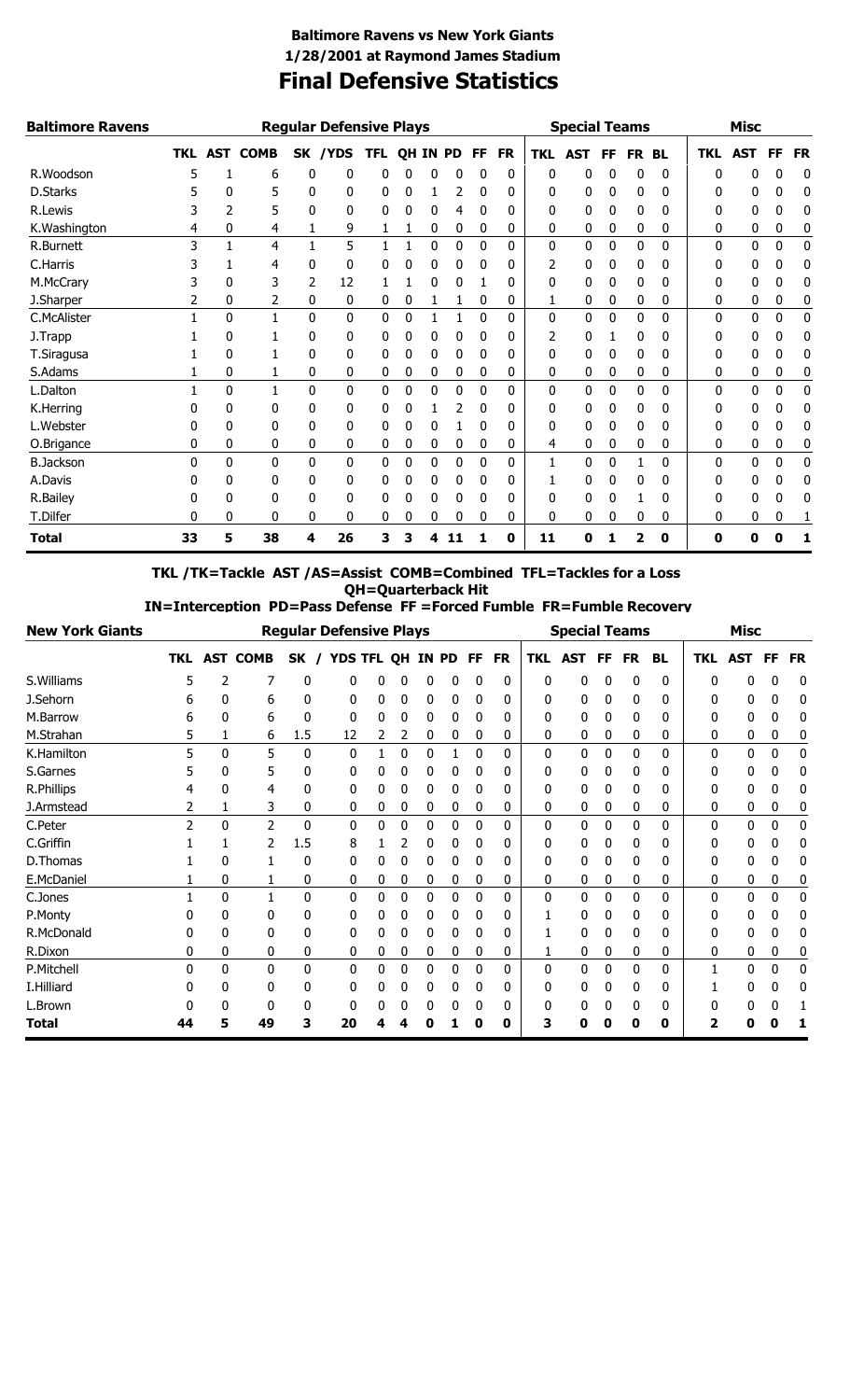### **Baltimore Ravens vs New York Giants**

**1/28/2001 at Raymond James Stadium**

# **First Half Summary**

|        | PERIOD SCORES |        | TIME OF POSSESSION |
|--------|---------------|--------|--------------------|
| Ravens | $7 \t3 = 10$  | Ravens | 14:13              |
| Giants | $0 \t 0 = 0$  | Giants | 15:47              |

|                            |                                   | <b>Scoring Plays</b>                                                     |                         |                        |               |
|----------------------------|-----------------------------------|--------------------------------------------------------------------------|-------------------------|------------------------|---------------|
| Team                       | Qtr                               | Time Play Description (Extra Point) (Drive Info)                         |                         | Visitor                | Home          |
| Ravens                     | 1                                 | 6:50 B. Stokley 38 yd. pass from T. Dilfer (M. Stover kick) (2-41, 0:45) |                         |                        | 0             |
| Ravens                     | 2                                 | 1:41 M.Stover 47 yd. Field Goal (7-59, 2:28)                             |                         | 10                     | 0             |
|                            |                                   |                                                                          | <b>Baltimore Ravens</b> | <b>New York Giants</b> |               |
|                            | <b>TOTAL FIRST DOWNS</b>          |                                                                          | 6                       |                        | 8             |
|                            |                                   | First Downs Rushing-Passing-by Penalty                                   | $2 - 3 - 1$             |                        | $1 - 4 - 3$   |
|                            | <b>THIRD DOWN EFFICIENCY</b>      |                                                                          | $2 - 9 - 22%$           |                        | $0 - 7 - 0%$  |
| <b>TOTAL NET YARDS</b>     |                                   |                                                                          | 147                     |                        | 116           |
|                            | <b>Total Offensive Plays</b>      |                                                                          | 32                      |                        | 34            |
|                            | <b>NET YARDS RUSHING</b>          |                                                                          | 51                      |                        | 56            |
|                            | <b>NET YARDS PASSING</b>          |                                                                          | 96                      |                        | 60            |
|                            | Gross Yards Passing               |                                                                          | 108                     |                        | 74            |
|                            |                                   | Times thrown-yards lost attempting to pass                               | $2 - 12$                |                        | $2 - 14$      |
|                            |                                   | Pass Attempts-Completions-Had Intercepted                                | $17 - 7 - 0$            |                        | $21 - 8 - 2$  |
|                            | <b>Punts-Number and Average</b>   |                                                                          | $6 - 42.2$              |                        | $7 - 38.9$    |
|                            | <b>Penalties-Number and Yards</b> |                                                                          | $7 - 50$                |                        | $4 - 17$      |
|                            | <b>Fumbles-Number and Lost</b>    |                                                                          | $1 - 0$                 |                        | $0 - 0$       |
| <b>Red Zone Efficiency</b> |                                   |                                                                          | $0 - 0 - 0%$            |                        | $0 - 0 - 0%$  |
| <b>Average Drive Start</b> |                                   |                                                                          | <b>BLT 31</b>           |                        | <b>NYG 23</b> |
|                            |                                   | <b>Raltimore Ravens</b>                                                  | <b>New York Giants</b>  |                        |               |

|                       |     | <b>DAILIIIUI C NAVCIIS</b> |            |            |            |    |    |           |                       |            | <b>ITEW TULK GRILLS</b> |            |              |            |       |    |           |
|-----------------------|-----|----------------------------|------------|------------|------------|----|----|-----------|-----------------------|------------|-------------------------|------------|--------------|------------|-------|----|-----------|
| <b>RUSHING</b>        |     |                            | <b>ATT</b> | <b>YDS</b> | <b>AVG</b> |    | LG | TD        | <b>RUSHING</b>        |            |                         | <b>ATT</b> | <b>YDS</b>   | <b>AVG</b> |       | LG | TD        |
| Ja.Lewis              |     |                            | 13         | 51         | 3.9        |    | 19 | 0         | T.Barber              |            |                         | 7          | 44           | 6.3        |       | 27 | 0         |
|                       |     |                            |            |            |            |    |    |           | K.Collins             |            |                         |            |              | 3.5        |       | 5  | 0         |
|                       |     |                            |            |            |            |    |    |           | J.Montgomery          |            |                         | 2          | 5            | 2.5        |       | 4  | 0         |
| Total                 |     |                            | 13         | 51         | 3.9        |    | 19 | 0         | Total                 |            |                         | 11         | 56           | 5.1        |       | 27 | 0         |
| <b>PASSING</b>        | ATT | <b>CMP</b>                 | <b>YDS</b> | SK/YD TD   |            | LG | IN | <b>RT</b> | <b>PASSING</b>        | <b>ATT</b> | <b>CMP</b>              | <b>YDS</b> | <b>SK/YD</b> | TD         | LG IN |    | <b>RT</b> |
| T.Dilfer              | 17  | 7                          | 108        | 2/12       | 1          | 44 | 0  | 82.5      | K.Collins             | 21         | 8                       | 74         | 2/14         | 0          | 19    | 2  | 8.9       |
| Total                 | 17  | 7                          | 108        | 2/12       | 1          | 44 | 0  | 82.5      | Total                 | 21         | 8                       | 74         | 2/14         | 0          | 19    | 2  | 8.9       |
| <b>PASS RECEIVING</b> |     | <b>TAR</b>                 | <b>REC</b> | <b>YDS</b> | <b>AVG</b> |    | LG | TD        | <b>PASS RECEIVING</b> |            | <b>TAR</b>              | <b>REC</b> | <b>YDS</b>   | <b>AVG</b> |       | LG | <b>TD</b> |
| <b>B.Stokley</b>      |     | 3                          | 2          | 44         | 22.0       |    | 38 | 1         | A.Toomer              |            | 4                       | 2          | 24           | 12.0       |       | 19 | 0         |
| Q.Ismail              |     | 3                          |            | 44         | 44.0       |    | 44 | 0         | I.Hilliard            |            |                         | 2          | 23           | 11.5       |       | 13 | 0         |
| P.Johnson             |     | 4                          |            | 8          | 8.0        |    | 8  | 0         | R.Dixon               |            |                         |            | 16           | 16.0       |       | 16 | 0         |
| Je.Lewis              |     |                            |            | 6          | 6.0        |    | 6  | 0         | H.Cross               |            |                         |            | 7            | 7.0        |       | 7  | 0         |
| P.Holmes              |     |                            |            | 4          | 4.0        |    | 4  | 0         | T.Barber              |            |                         |            | 2            | 2.0        |       | 2  | 0         |
| <b>B.Coates</b>       |     |                            |            | 2          | 2.0        |    | 2  | 0         | G.Comella             |            |                         |            | 2            | 2.0        |       | 2  | 0         |
| S.Sharpe              |     |                            | 0          | 0          | 0.0        |    | 0  | 0         | J.Jurevicius          |            |                         | 0          | 0            | 0.0        |       | 0  | 0         |
| Ja.Lewis              |     |                            | 0          | 0          | 0.0        |    | 0  | 0         | P.Mitchell            |            | 2                       | 0          | $\mathbf{0}$ | 0.0        |       | 0  | 0         |
| Total                 |     | 17                         | 7          | 108        | 15.4       |    | 44 |           | Total                 |            | 21                      | 8          | 74           | 9.3        |       | 19 | 0         |

| <b>Baltimore Ravens</b> |     |          |             | <b>Regular Defensive Plays</b> |   |             |    |       |   |           |     | <b>Special Teams</b> |     |     |    |     | Misc       |          |       |
|-------------------------|-----|----------|-------------|--------------------------------|---|-------------|----|-------|---|-----------|-----|----------------------|-----|-----|----|-----|------------|----------|-------|
|                         | TKL | AST      | <b>COMB</b> | SK / YDS TFL 0                 |   |             | IN | PD FF |   | <b>FR</b> | TKL | AST                  | FF. | FR. | BL | TKL | <b>AST</b> |          | FF FR |
| R.Woodson               | 4   |          |             |                                |   |             |    |       |   |           | 0   |                      |     |     | 0  |     |            | $\Omega$ |       |
| R.Lewis                 |     |          |             |                                |   |             |    |       |   |           | 0   |                      |     |     | 0  |     |            | $\Omega$ |       |
| R.Burnett               |     |          | 4           |                                |   |             |    |       |   |           | 0   |                      |     |     | 0  | 0   |            | $\Omega$ |       |
| D.Starks                |     | $\Omega$ |             |                                |   |             |    |       |   |           | 0   | <sup>0</sup>         |     |     | 0  | 0   |            | $\Omega$ |       |
| <b>Totals:</b>          | 13  |          |             |                                | 0 | $\mathbf o$ | O  | 4     | 0 | 0         |     | 0                    |     | 0   | 0  | 0   |            | o        | 0     |

| <b>New York Giants</b> |     |     |             |           | <b>Regular Defensive Plays</b> |        |   |     |     |    |    |     | <b>Special Teams</b> |    |           |    |     | Misc |          |           |
|------------------------|-----|-----|-------------|-----------|--------------------------------|--------|---|-----|-----|----|----|-----|----------------------|----|-----------|----|-----|------|----------|-----------|
|                        | TKL | AST | <b>COMB</b> | <b>SK</b> | <b>YDS</b>                     | TFL OH |   | IN. | PD. | FF | FR | TKL | AST                  | FF | <b>FR</b> | BL | TKL | AST  | FF.      | <b>FR</b> |
| J.Sehorn               | 4   |     |             |           |                                |        |   |     |     |    |    | 0   |                      |    |           |    |     | 0    | 0        |           |
| M.Barrow               |     |     |             |           |                                |        |   |     |     |    | 0  | 0   |                      |    |           | 0  | 0   | 0    | $\Omega$ | - 0       |
| S. Williams            |     |     |             |           |                                |        |   |     |     |    | 0  | 0   |                      |    |           |    | 0   | 0    | $\Omega$ | - 0       |
| J.Armstead             |     |     |             |           |                                |        |   |     |     |    | 0  | 0   | 0                    |    |           | 0  | 0   | 0    | $\Omega$ | - 0       |
| <b>Totals:</b>         | 11  |     | 12          | 0         | 0                              |        | 0 | o   |     | 0  | 0  | 0   | 0                    | o  |           | 0  | 0   | 0    | 0        | 0         |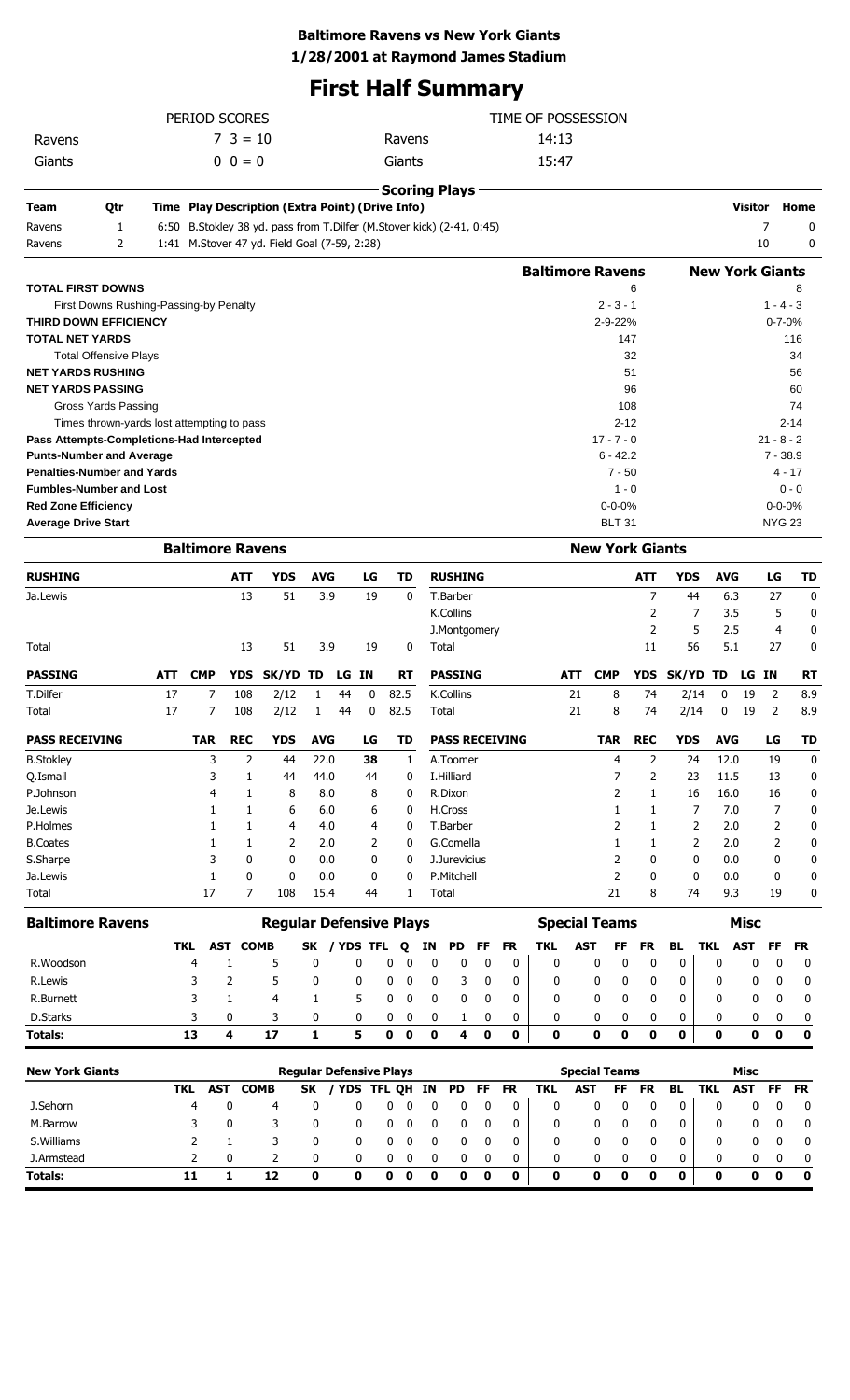| <b>Play By Play</b>                           | <b>First Quarter</b>                                                                                                                                                             | 1/28/2001      |
|-----------------------------------------------|----------------------------------------------------------------------------------------------------------------------------------------------------------------------------------|----------------|
|                                               | NYG wins toss, elects to Receive, and BLT elects to defend the North goal.                                                                                                       |                |
|                                               | M.Stover kicks 65 yards from BLT 30 to NYG 5. R.Dixon to NYG 21 for 16 yards (O.Brigance).                                                                                       |                |
|                                               | New York Giants at 15:00, (1st play from scrimmage 14:50)                                                                                                                        |                |
|                                               | 1-10-NYG 21 (14:50) PENALTY on BLT-S.Adams, Encroachment, 5 yards, enforced at NYG 21 - No Play.                                                                                 |                |
| 1-5-NYG 26                                    | (14:46) K.Collins pass incomplete to P.Mitchell.                                                                                                                                 |                |
| 2-5-NYG 26                                    | (14:41) T.Barber right guard to NYG 26 for no gain (J.Sharper, R.Burnett).                                                                                                       |                |
| 3-5-NYG 26                                    | (13:59) (Shotgun) K.Collins pass incomplete to J.Jurevicius (K.Herring).                                                                                                         |                |
| 4-5-NYG 26                                    | (13:52) B.Maynard punts 37 yards to BLT 37, Center-J.Whittle, fair catch by Je.Lewis.                                                                                            |                |
| <b>Baltimore Ravens at 13:43</b>              |                                                                                                                                                                                  |                |
| 1-10-BLT 37                                   | (13:43) T.Dilfer pass to P.Holmes pushed ob at BLT 41 for 4 yards (J.Armstead).                                                                                                  |                |
| 2-6-BLT 41                                    | (13:20) T.Dilfer pass incomplete to Q.Ismail. overthrown                                                                                                                         |                |
| 3-6-BLT 41<br>4-6-BLT 41                      | (13:15) T. Dilfer pass incomplete to S. Sharpe. out of bounds overthrown right<br>(13:09) K.Richardson punts 46 yards to NYG 13, Center-J.Hudson, fair catch by T.Barber.        |                |
| New York Giants at 13:02                      |                                                                                                                                                                                  |                |
|                                               | 1-10-NYG 13 (13:02) K.Collins sacked at NYG 8 for -5 yards (R.Burnett).                                                                                                          |                |
| 2-15-NYG 8                                    | (12:33) T.Barber right end to NYG 9 for 1 yard (J.Trapp).                                                                                                                        |                |
| 3-14-NYG 9                                    | (11:49) (Shotgun) K.Collins scrambles right tackle to NYG 14 for 5 yards (C.Harris).                                                                                             |                |
| 4-9-NYG 14                                    | (11:10) B.Maynard punts 37 yards to BLT 49, Center-J.Whittle, downed by NYG.                                                                                                     |                |
| <b>Baltimore Ravens at 11:02</b>              |                                                                                                                                                                                  |                |
| 1-10-BLT 49                                   | $(11:02)$ Ja. Lewis up the middle to BLT 49 for no gain (J. Sehorn).                                                                                                             |                |
| 2-10-BLT 49                                   | (10:21) T.Dilfer pass incomplete to Ja.Lewis. underthrown, right flat                                                                                                            |                |
| 3-10-BLT 49                                   | (10:21) PENALTY on NYG-K.Hamilton, Encroachment, 5 yards, enforced at BLT 49 - No Play.                                                                                          |                |
| 3-5-NYG 46                                    | (10:16) T.Dilfer pass incomplete to P.Johnson. deep right side                                                                                                                   |                |
| 4-5-NYG 46                                    | (10:08) K.Richardson punts 45 yards to NYG 1, Center-J.Hudson, downed by BLT-B.Davis.                                                                                            |                |
| <b>New York Giants at 9:55</b>                |                                                                                                                                                                                  |                |
| $1-10-NYG1$<br>1-10-NYG 1                     | (9:55) PENALTY on NYG-L.Brown, False Start, 0 yards, enforced at NYG 1 - No Play.<br>(9:55) K.Collins pass incomplete to I.Hilliard (R.Lewis). nearly sacked, nearly intercepted |                |
| 2-10-NYG 1                                    | (9:45) K.Collins pass to I.Hilliard ran ob at NYG 14 for 13 yards (R.Woodson).                                                                                                   | P <sub>1</sub> |
| 1-10-NYG 14                                   | (9:19) J.Montgomery up the middle to NYG 18 for 4 yards (R.Woodson).                                                                                                             |                |
| 2-6-NYG 18                                    | (8:42) T.Barber up the middle to NYG 19 for 1 yard (K.Washington, R.Lewis).                                                                                                      |                |
| 3-5-NYG 19                                    | (7:59) (Shotgun) K.Collins pass incomplete to J.Jurevicius (R.Lewis).                                                                                                            |                |
| 4-5-NYG 19                                    | (7:52) B.Maynard punts 46 yards to BLT 35, Center-J.Whittle. Je.Lewis to NYG 22 for 43 yards (P.Monty).                                                                          |                |
|                                               | PENALTY on BLT-C.Harris, Offensive Holding, 10 yards, enforced at NYG 31.                                                                                                        |                |
| <b>Baltimore Ravens at 7:35</b>               |                                                                                                                                                                                  |                |
|                                               | 1-10-NYG 41 (7:35) Ja. Lewis left tackle to NYG 38 for 3 yards (R. Phillips).                                                                                                    |                |
| 2-7-NYG 38                                    | (6:57) T.Dilfer pass to B.Stokley for 38 yards, TOUCHDOWN.                                                                                                                       | P <sub>1</sub> |
|                                               | M.Stover extra point is GOOD, Center-J.Hudson, Holder-K.Richardson.                                                                                                              |                |
|                                               | BLT 7 NYG 0, 2 plays, 41 yards, 0:45 drive, 8:10 elapsed                                                                                                                         |                |
| <b>New York Giants at 6:50</b>                | M.Stover kicks 65 yards from BLT 30 to NYG 5. R.Dixon to NYG 14 for 9 yards (O.Brigance).                                                                                        |                |
|                                               | 1-10-NYG 14 (6:50) K.Collins pass to G.Comella to NYG 16 for 2 yards (D.Starks). right flat                                                                                      |                |
| 2-8-NYG 16                                    | (6:00) T.Barber left end to NYG 18 for 2 yards (R.Lewis).                                                                                                                        |                |
| 3-6-NYG 18                                    | (5:16) K.Collins scrambles to NYG 20 for 2 yards (R.Burnett).                                                                                                                    |                |
| 4-4-NYG 20                                    | (4:34) B.Maynard punts 42 yards to BLT 38, Center-J.Whittle. Je.Lewis MUFFS catch, touched at BLT 38,                                                                            |                |
|                                               | recovered by BLT-B.Jackson at BLT 28.                                                                                                                                            |                |
| <b>Baltimore Ravens at 4:21</b>               |                                                                                                                                                                                  |                |
| 1-10-BLT 28                                   | (4:21) PENALTY on BLT-E.Mulitalo, False Start, 5 yards, enforced at BLT 28 - No Play.                                                                                            |                |
| 1-15-BLT 23<br>2-13-BLT 25                    | (4:21) Ja. Lewis up the middle to BLT 25 for 2 yards (K. Hamilton).<br>(3:43) Ja.Lewis up the middle to BLT 27 for 2 yards (M.Strahan).                                          |                |
| 3-11-BLT 27                                   | (3:01) T.Dilfer pass incomplete to B.Stokley. crossing to left                                                                                                                   |                |
| 4-11-BLT 27                                   | (2:54) K.Richardson punts 53 yards to NYG 20, Center-J.Hudson. I.Hilliard ran ob at NYG 39 for 19 yards                                                                          |                |
|                                               | (O.Brigance).                                                                                                                                                                    |                |
| <b>New York Giants at 2:41</b>                |                                                                                                                                                                                  |                |
|                                               | 1-10-NYG 39 (2:41) K.Collins pass incomplete to I.Hilliard. deep post                                                                                                            |                |
|                                               | 2-10-NYG 39 (2:33) K.Collins pass to T.Barber to NYG 41 for 2 yards (R.Lewis). screen right                                                                                      |                |
| 3-8-NYG 41                                    | (1:48) (Shotgun) K.Collins pass incomplete to A.Toomer. overthrown deep right                                                                                                    |                |
| 4-8-NYG 41<br><b>Baltimore Ravens at 1:25</b> | (1:40) B.Maynard punts 36 yards to BLT 23, Center-J.Whittle, downed by NYG-D.Thomas.                                                                                             |                |
| 1-10-BLT 23                                   | $(1:25)$ T. Dilfer pass incomplete to P. Johnson. Sehorn slips down, overthrown                                                                                                  |                |
| 2-10-BLT 23                                   | (1:17) Ja.Lewis left tackle to BLT 28 for 5 yards (J.Armstead).                                                                                                                  |                |
| 3-5-BLT 28                                    | (:37) T. Dilfer pass incomplete to P. Johnson.                                                                                                                                   |                |
| 4-5-BLT 28                                    | (:31) K.Richardson punts 44 yards to NYG 28, Center-J.Hudson. I.Hilliard to NYG 40 for 12 yards (J.Sharper).                                                                     |                |
| <b>New York Giants at 0:18</b>                |                                                                                                                                                                                  |                |

1-10-NYG 40 (:18) T.Barber up the middle to NYG 41 for 1 yard (T.Siragusa).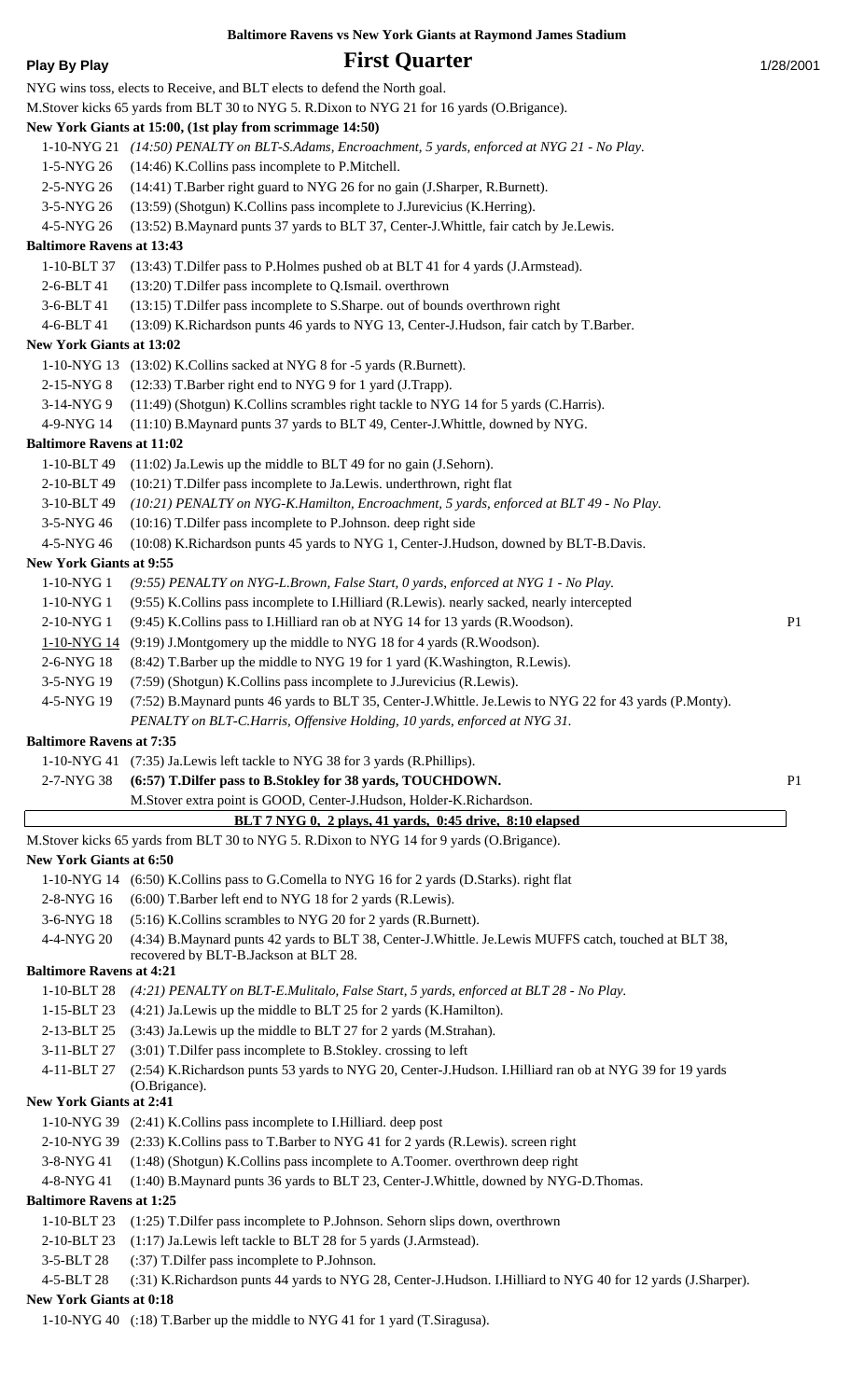| <b>END OF OUARTER</b>   |              | Time        | <b>First Downs</b> |                  |                                              | <b>Efficiencies</b> |                         |     |  |
|-------------------------|--------------|-------------|--------------------|------------------|----------------------------------------------|---------------------|-------------------------|-----|--|
|                         | <b>Score</b> | <b>Poss</b> |                    |                  |                                              |                     | R P X T 3 Down 4 Down   |     |  |
| <b>Baltimore Ravens</b> |              | 5:20        | $\mathbf{0}$       | $\blacksquare$ 1 | $\begin{array}{ccc} & & 0 & & 1 \end{array}$ |                     | $\mathbf{0}/\mathbf{4}$ | 0/0 |  |
| <b>New York Giants</b>  |              | 9:40        | $\mathbf{0}$       | $\blacksquare$   | $\mathbf{0}$ 1                               |                     | 0/5                     | 0/0 |  |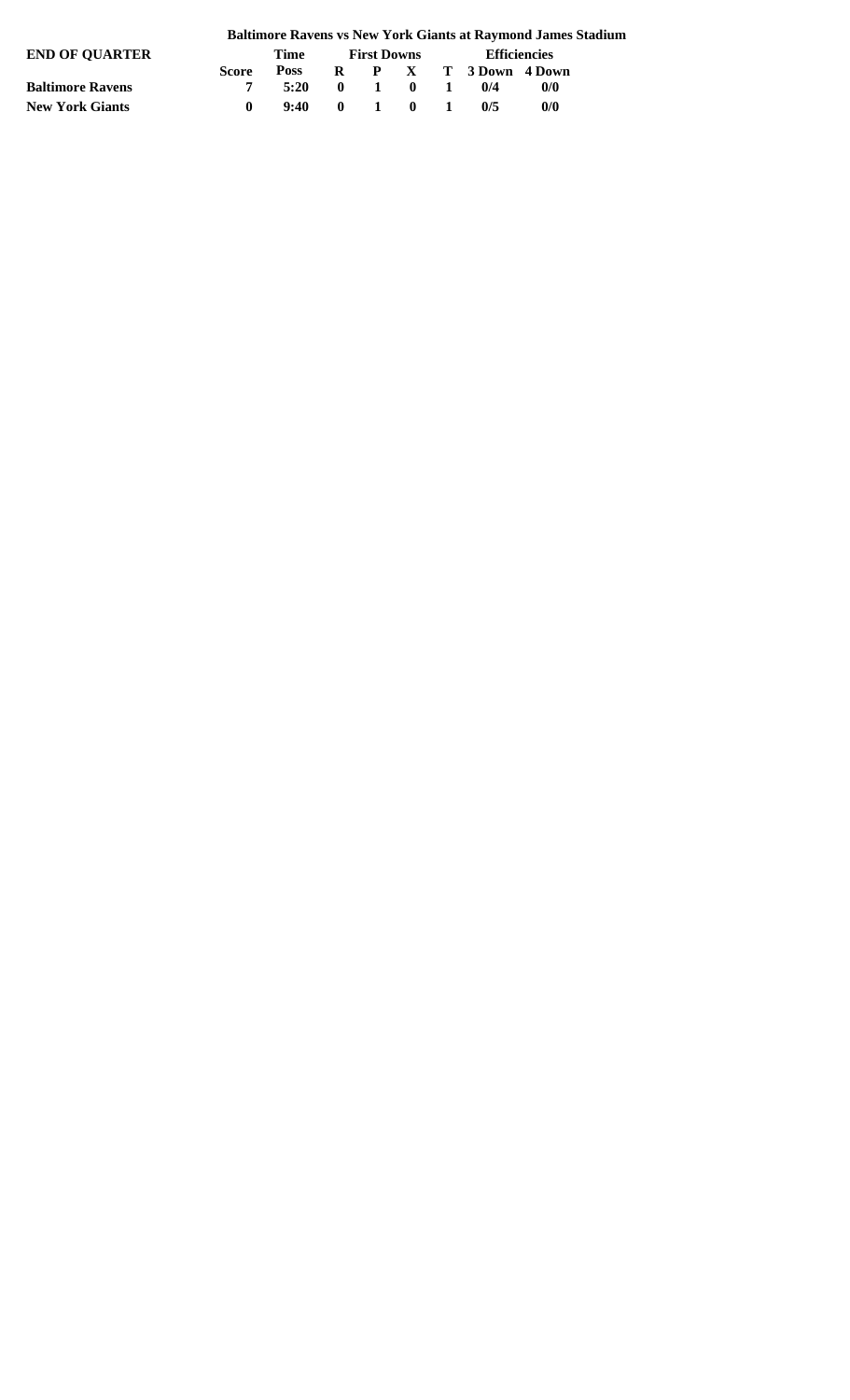| 1/28/2001 |  |
|-----------|--|

| <b>Play By Play</b>                           |                                                                                                                                                                          | <b>Second Quarter</b>                                                                        |          |                                      | 1/28/2001      |
|-----------------------------------------------|--------------------------------------------------------------------------------------------------------------------------------------------------------------------------|----------------------------------------------------------------------------------------------|----------|--------------------------------------|----------------|
| New York Giants continued.                    |                                                                                                                                                                          |                                                                                              |          |                                      |                |
| 2-9-NYG 41                                    | (15:00) (Shotgun) K.Collins pass incomplete to I.Hilliard. behind receiver over middle                                                                                   |                                                                                              |          |                                      |                |
| 3-9-NYG 41                                    | (14:55) (Shotgun) K.Collins pass incomplete to I.Hilliard.                                                                                                               |                                                                                              |          |                                      |                |
| 4-9-NYG 41                                    | (14:50) B.Maynard punts 44 yards to BLT 15, Center-J.Whittle, fair catch by Je.Lewis.                                                                                    |                                                                                              |          |                                      |                |
| <b>Baltimore Ravens at 14:41</b>              |                                                                                                                                                                          |                                                                                              |          |                                      |                |
| 1-10-BLT 15                                   | (14:41) Ja. Lewis up the middle to BLT 16 for 1 yard (S. Williams).                                                                                                      |                                                                                              |          |                                      |                |
| 2-9-BLT 16                                    | (14:03) T.Dilfer pass to B.Coates to BLT 18 for 2 yards (J.Sehorn).                                                                                                      |                                                                                              |          |                                      |                |
| 3-7-BLT 18<br>1-10-BLT 26                     | (13:23) T.Dilfer pass to P.Johnson to BLT 26 for 8 yards (M.Barrow).<br>(12:41) Ja. Lewis up the middle to BLT 29 for 3 yards (M. Barrow).                               |                                                                                              |          |                                      | P <sub>2</sub> |
| 2-7-BLT 29                                    | (12:06) T.Dilfer pass incomplete to S.Sharpe.                                                                                                                            |                                                                                              |          |                                      |                |
| 3-7-BLT 29                                    | (11:59) T.Dilfer sacked at BLT 21 for -8 yards (M.Strahan).                                                                                                              |                                                                                              |          |                                      |                |
| 4-15-BLT 21                                   | (11:32) K.Richardson punts 39 yards to NYG 40, Center-J.Hudson, downed by BLT-B.Davis.                                                                                   |                                                                                              |          |                                      |                |
| <b>New York Giants at 11:22</b>               |                                                                                                                                                                          |                                                                                              |          |                                      |                |
|                                               | 1-10-NYG 40 (11:22) K.Collins sacked ob at NYG 38 for -2 yards (S.Adams).                                                                                                |                                                                                              |          |                                      |                |
|                                               | PENALTY on BLT-C.Brown, Defensive Holding, 5 yards, enforced at NYG 40 - No Play.                                                                                        |                                                                                              |          |                                      | <i>X2</i>      |
|                                               | 1-10-NYG 45 (11:01) K. Collins pass incomplete to I. Hilliard.                                                                                                           |                                                                                              |          |                                      |                |
|                                               | PENALTY on BLT-D.Starks, Illegal Contact, 5 yards, enforced at NYG 45 - No Play.                                                                                         |                                                                                              |          |                                      | X3             |
| $1 - 10 - 50$                                 | (10:54) K.Collins pass incomplete to R.Dixon (D.Starks).                                                                                                                 |                                                                                              |          |                                      |                |
| $2 - 10 - 50$                                 | (10:44) K.Collins pass intended for A.Toomer INTERCEPTED by J.Sharper (R.Lewis) at BLT 43. J.Sharper to BLT                                                              |                                                                                              |          |                                      |                |
| <b>Baltimore Ravens at 10:36</b>              | 47 for 4 yards.                                                                                                                                                          |                                                                                              |          |                                      |                |
| 1-10-BLT 47                                   | (10:36) T.Dilfer pass INTERCEPTED by J.Armstead at BLT 43. J.Armstead for 43 yards, TOUCHDOWN                                                                            |                                                                                              |          |                                      |                |
|                                               | NULLIFIED by Penalty.                                                                                                                                                    |                                                                                              |          |                                      |                |
|                                               | PENALTY on NYG-K.Hamilton, Defensive Holding, 5 yards, enforced at BLT 47 - No Play.                                                                                     |                                                                                              |          |                                      | X3             |
|                                               | 1-10-NYG 48 (10:27) Ja.Lewis left tackle to NYG 37 for 11 yards (S.Garnes, S.Williams).                                                                                  |                                                                                              |          |                                      | R <sub>4</sub> |
|                                               | 1-10-NYG 37 (9:44) Ja. Lewis left tackle to NYG 37 for no gain (S. Williams).                                                                                            |                                                                                              |          |                                      |                |
|                                               | 2-10-NYG 37 (9:07) T.Dilfer sacked at NYG 41 for -4 yards (C.Griffin).                                                                                                   |                                                                                              |          |                                      |                |
|                                               | 3-14-NYG 41 (8:36) T. Dilfer pass incomplete to S. Sharpe. dropped<br>4-14-NYG 41 (8:30) K.Richardson punts 26 yards to NYG 15, Center-J.Hudson, fair catch by T.Barber. |                                                                                              |          |                                      |                |
|                                               | PENALTY on NYG-R.McDonald, Offensive Holding, 7 yards, enforced at NYG 15.                                                                                               |                                                                                              |          |                                      |                |
| <b>New York Giants at 8:24</b>                |                                                                                                                                                                          |                                                                                              |          |                                      |                |
| 1-10-NYG8                                     | (8.24) K. Collins pass to A. Toomer ran ob at NYG 13 for 5 yards.                                                                                                        |                                                                                              |          |                                      |                |
| 2-5-NYG 13                                    | (8:11) K.Collins pass to A.Toomer to NYG 32 for 19 yards (D.Starks).                                                                                                     |                                                                                              |          |                                      | <b>P4</b>      |
| 1-10-NYG 32                                   | (7:34) J.Montgomery right guard to NYG 33 for 1 yard (R.Burnett).                                                                                                        |                                                                                              |          |                                      |                |
| 2-9-NYG 33                                    | (6:52) K.Collins pass to H.Cross to NYG 40 for 7 yards (R.Lewis). over middle                                                                                            |                                                                                              |          |                                      |                |
| 3-2-NYG 40                                    | (6:09) PENALTY on BLT-S.Adams, Encroachment, 5 yards, enforced at NYG 40 - No Play.                                                                                      |                                                                                              |          |                                      | <i>X5</i>      |
| 1-10-NYG 45                                   | (5:47) K.Collins pass incomplete to I.Hilliard. right sideline under pressuree                                                                                           |                                                                                              |          |                                      |                |
|                                               | 2-10-NYG 45 (5:39) (Shotgun) K.Collins pass to I.Hilliard to BLT 45 for 10 yards (R.Woodson).                                                                            |                                                                                              |          |                                      | P <sub>6</sub> |
| $1 - 10 - BLT 45$                             | (5:02) K.Collins pass incomplete to T.Barber (L.Webster).                                                                                                                |                                                                                              |          |                                      |                |
| 2-10-BLT 45                                   | (4:56) K.Collins sacked at NYG 46 for -9 yards (K.Washington).                                                                                                           |                                                                                              |          |                                      |                |
| 3-19-NYG 46                                   | (4:23) T.Barber up the middle to BLT 42 for 12 yards (C.Harris; R.Lewis). draw                                                                                           |                                                                                              |          |                                      |                |
| 4-7-BLT 42<br><b>Baltimore Ravens at 4:09</b> | (4:16) B.Maynard punts 30 yards to BLT 12, Center-J.Whittle, fair catch by Je.Lewis.                                                                                     |                                                                                              |          |                                      |                |
| 1-10-BLT 12                                   | (4:09) T.Dilfer pass to B.Stokley to BLT 18 for 6 yards (J.Sehorn).                                                                                                      |                                                                                              |          |                                      |                |
| 2-4-BLT 18                                    | (3:33) Ja. Lewis up the middle to BLT 20 for 2 yards (R. Phillips).                                                                                                      |                                                                                              |          |                                      |                |
| 3-2-BLT 20                                    | (2:56) T.Dilfer pass to Q.Ismail to NYG 36 for 44 yards (D.Thomas).                                                                                                      |                                                                                              |          |                                      | P <sub>5</sub> |
| $1 - 10 - NYG$ 36                             | (2:08) Ja.Lewis left end to NYG 35 for 1 yard (M.Barrow).                                                                                                                |                                                                                              |          |                                      |                |
| Two-Minute Warning                            |                                                                                                                                                                          |                                                                                              |          |                                      |                |
| 2-9-NYG 35                                    | (2:00) T.Dilfer pass incomplete to Q.Ismail.                                                                                                                             |                                                                                              |          |                                      |                |
| 3-9-NYG 35                                    | (1:55) T.Dilfer pass to Je.Lewis pushed ob at NYG 29 for 6 yards (E.McDaniel). left flat                                                                                 |                                                                                              |          |                                      |                |
| 4-3-NYG 29                                    | (1:48) M.Stover 47 yard field goal is GOOD, Center-J.Hudson, Holder-K.Richardson.                                                                                        |                                                                                              |          |                                      |                |
|                                               |                                                                                                                                                                          | BLT 10 NYG 0, 7 plays, 59 yards, 2:28 drive, 13:19 elapsed                                   |          |                                      |                |
|                                               | M.Stover kicks 56 yards from BLT 30 to NYG 14. R.Dixon to NYG 13 for -1 yards (B.Jackson).                                                                               |                                                                                              |          |                                      |                |
|                                               | PENALTY on BLT-B.Jackson, Face Mask (15 Yards), 15 yards, enforced at NYG 13.                                                                                            |                                                                                              |          |                                      |                |
|                                               | New York Giants at 1:41, (1st play from scrimmage 1:34)                                                                                                                  |                                                                                              |          |                                      |                |
|                                               | 1-10-NYG 28 (1:34) K.Collins pass to R.Dixon to NYG 44 for 16 yards (D.Starks, R.Woodson).<br>1-10-NYG 44 (1:11) T.Barber right end to BLT 29 for 27 yards (R.Woodson).  |                                                                                              |          |                                      | P7<br>R8       |
| 1-10-BLT 29                                   | (1:03) K.Collins pass intended for P.Mitchell INTERCEPTED by C.McAlister at BLT 1. C.McAlister to BLT 5 for 4                                                            |                                                                                              |          |                                      |                |
|                                               | vards (P.Mitchell).                                                                                                                                                      |                                                                                              |          |                                      |                |
| <b>Baltimore Ravens at 0:54</b>               |                                                                                                                                                                          |                                                                                              |          |                                      |                |
| $1-10-BLT5$                                   | (:54) Ja.Lewis left end pushed ob at BLT 24 for 19 yards (J.Sehorn).                                                                                                     |                                                                                              |          |                                      | R <sub>6</sub> |
|                                               | Penalty on NYG-C.Peter, Defensive Offside, declined.                                                                                                                     |                                                                                              |          |                                      |                |
|                                               | 1-10-BLT 24 (:47) Ja. Lewis up the middle to BLT 26 for 2 yards (K. Hamilton).                                                                                           |                                                                                              |          |                                      |                |
| <b>END OF QUARTER</b>                         | <b>Score</b>                                                                                                                                                             | <b>Time</b><br><b>First Downs</b><br>${\bf P}$<br>$\mathbf{X}$<br><b>Poss</b><br>$\mathbf R$ | T        | <b>Efficiencies</b><br>3 Down 4 Down |                |
| <b>Baltimore Ravens</b>                       | 10                                                                                                                                                                       | $\overline{2}$<br>8:53<br>$\overline{2}$<br>$\mathbf{1}$                                     | 5<br>2/5 | 0/0                                  |                |

**New York Giants 0 6:07 1 3 3 7 0/2 0/0**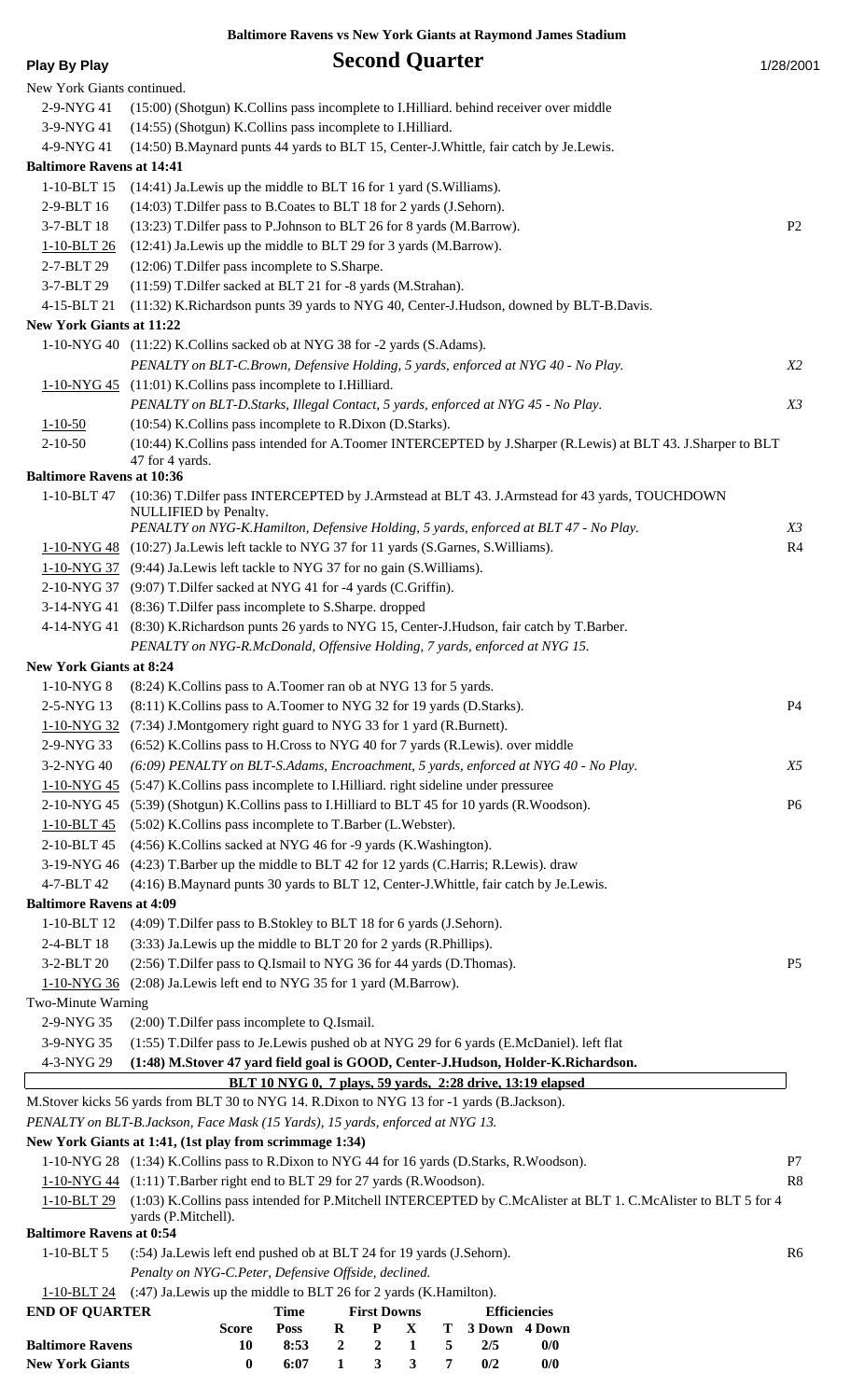## **Play By Play Play Play Play Play Play Play Play Play Play Play Play Play Play Play Play Play Play Play Play Play Play Play Play Play Play Play Play Play Play Pla**

|                                              | BLT elects to Receive, and NYG elects to defend the North goal.                                                                                                           |                |
|----------------------------------------------|---------------------------------------------------------------------------------------------------------------------------------------------------------------------------|----------------|
|                                              | B.Daluiso kicks 65 yards from NYG 30 to BLT 5. Je.Lewis to BLT 46 for 41 yards (R.McDonald).<br>PENALTY on BLT-B.Coates, Offensive Holding, 10 yards, enforced at BLT 32. |                |
| <b>Baltimore Ravens at 15:00</b>             |                                                                                                                                                                           |                |
| $1-10-BLT$ 22                                | $(15:00)$ Ja. Lewis up the middle to BLT 25 for 3 yards (J. Armstead).<br>PENALTY on NYG-K.Hamilton, Defensive Offside, 5 yards, enforced at BLT 22 - No Play.            |                |
| 1-5-BLT 27                                   | (14:36) T.Dilfer pass to B.Stokley to BLT 35 for 8 yards (S.Garnes).                                                                                                      | P7             |
| 1-10-BLT 35                                  | (13:40) Ja. Lewis up the middle to BLT 37 for 2 yards (C. Jones).                                                                                                         |                |
| 2-8-BLT 37                                   | (13:00) T.Dilfer pass to Ja.Lewis to BLT 41 for 4 yards (M.Barrow).                                                                                                       |                |
| 3-4-BLT 41                                   | (12:19) T.Dilfer sacked at BLT 33 for -8 yards (sack split by M.Strahan and C.Griffin).                                                                                   |                |
| 4-12-BLT 33                                  | (11:50) K.Richardson punts 50 yards to NYG 17, Center-J.Hudson. T.Barber ran ob at NYG 21 for 4 yards (J.Trapp).                                                          |                |
| <b>New York Giants at 11:37</b>              |                                                                                                                                                                           |                |
| 1-10-NYG 21                                  | (11:37) T.Barber left tackle to NYG 23 for 2 yards (S.Adams).                                                                                                             |                |
| 2-8-NYG 23                                   | (10:57) K.Collins scrambles up the middle to NYG 28 for 5 yards (J.Sharper).                                                                                              |                |
| 3-3-NYG 28                                   | (10:16) K.Collins pass to I.Hilliard to NYG 35 for 7 yards (R.Woodson). over middle                                                                                       | P <sub>9</sub> |
| <u>1-10-NYG 35</u>                           | (9:40) K.Collins sacked at NYG 27 for -8 yards (M.McCrary).                                                                                                               |                |
| 2-18-NYG 27                                  | (9:03) K.Collins pass intended for I.Hilliard INTERCEPTED by K.Herring at NYG 43. K.Herring to NYG 41 for 2<br>yards (I.Hilliard).                                        |                |
| <b>Baltimore Ravens at 8:57</b>              |                                                                                                                                                                           |                |
|                                              | 1-10-NYG 41 (8:57) Ja. Lewis up the middle to NYG 36 for 5 yards (R. Phillips).                                                                                           |                |
| 2-5-NYG 36                                   | (8:18) Ja. Lewis up the middle to NYG 31 for 5 yards (C. Peter).                                                                                                          | R8             |
| $1 - 10 - NYG$ 31                            | (7:39) Ja.Lewis left end to NYG 30 for 1 yard (M.Barrow).                                                                                                                 |                |
| 2-9-NYG 30                                   | (6:45) T.Banks pass incomplete to B.Stokley (K.Hamilton).                                                                                                                 |                |
| 3-9-NYG 30                                   | (6:42) P.Holmes up the middle to NYG 24 for 6 yards (S.Williams).                                                                                                         |                |
| 4-3-NYG 24<br><b>New York Giants at 6:03</b> | (6:06) M.Stover 41 yard field goal is No Good, Wide Left, Center-J.Hudson, Holder-K.Richardson.                                                                           |                |
| 1-10-NYG 31                                  | (6:03) (Shotgun) K.Collins pass to T.Barber to NYG 32 for 1 yard (C.McAlister).                                                                                           |                |
| 2-9-NYG 32                                   | (5:35) K.Collins pass incomplete to I.Hilliard.                                                                                                                           |                |
| 3-9-NYG 32                                   | (5:27) K.Collins pass to T.Barber to NYG 39 for 7 yards (M.McCrary).                                                                                                      |                |
| 4-2-NYG 39                                   | (4:39) B.Maynard punts 44 yards to BLT 17, Center-J.Whittle, downed by NYG.                                                                                               |                |
| <b>Baltimore Ravens at 4:29</b>              |                                                                                                                                                                           |                |
|                                              | 1-10-BLT 17 (4:29) T.Dilfer pass incomplete to S.Sharpe. down middle                                                                                                      |                |
|                                              | 2-10-BLT 17 (4:22) T. Dilfer pass incomplete to P. Johnson.                                                                                                               |                |
| 3-10-BLT 17                                  | (4:15) T. Dilfer pass incomplete to B. Stokley. nearly sacked                                                                                                             |                |
| 4-10-BLT 17                                  | (4:11) K.Richardson punts 48 yards to NYG 35, Center-J.Hudson. T.Barber to NYG 44 for 9 yards (A.Davis).                                                                  |                |
| <b>New York Giants at 3:58</b>               |                                                                                                                                                                           |                |
|                                              | 1-10-NYG 44 (3:58) K.Collins pass intended for A.Toomer INTERCEPTED by D.Starks at NYG 49. D.Starks for 49 yards,                                                         |                |
| <b>Baltimore Ravens at 3:49</b>              | <b>TOUCHDOWN.</b>                                                                                                                                                         |                |
|                                              | M.Stover extra point is GOOD, Center-J.Hudson, Holder-K.Richardson.                                                                                                       |                |
|                                              | BLT 17 NYG 0, 0 plays, 49 yards, 0:00 drive, 11:11 elapsed                                                                                                                |                |
|                                              | M.Stover kicks 67 yards from BLT 30 to NYG 3. R.Dixon for 97 yards, TOUCHDOWN.                                                                                            |                |
| <b>New York Giants at 3:49</b>               |                                                                                                                                                                           |                |
|                                              | B.Daluiso extra point is GOOD, Center-J.Whittle, Holder-B.Maynard.                                                                                                        |                |
|                                              | BLT 17 NYG 7, 0 plays, 97 yards, 0:18 drive, 11:29 elapsed                                                                                                                |                |
|                                              | B.Daluiso kicks 54 yards from NYG 30 to BLT 16. Je.Lewis for 84 yards, TOUCHDOWN.                                                                                         |                |
| <b>Baltimore Ravens at 3:31</b>              |                                                                                                                                                                           |                |
|                                              | M.Stover extra point is GOOD, Center-J.Hudson, Holder-K.Richardson.                                                                                                       |                |
|                                              | BLT 24 NYG 7, 0 plays, 84 yards, 0:18 drive, 11:47 elapsed                                                                                                                |                |
|                                              | M.Stover kicks 53 yards from BLT 30 to NYG 17. R.Dixon to NYG 25 for 8 yards (C.Harris).                                                                                  |                |
| <b>New York Giants at 3:13</b>               |                                                                                                                                                                           |                |
|                                              | 1-10-NYG 25 (3:13) (Shotgun) T.Barber up the middle to NYG 25 for no gain (L.Dalton).                                                                                     |                |
|                                              | 2-10-NYG 25 (2:38) (Shotgun) K.Collins pass incomplete to P.Mitchell (R.Lewis).                                                                                           |                |
|                                              | 3-10-NYG 25 (2:33) (Shotgun) K.Collins pass incomplete to T.Barber.                                                                                                       |                |
|                                              | 4-10-NYG 25 (2:28) B.Maynard punts 39 yards to BLT 36, Center-J.Whittle, fair catch by Je.Lewis.                                                                          |                |
| <b>Baltimore Ravens at 2:19</b>              |                                                                                                                                                                           |                |
| 1-10-BLT 36                                  | (2:19) Ja. Lewis right tackle to BLT 37 for 1 yard (S. Garnes).                                                                                                           |                |
| 2-9-BLT 37                                   | (1:38) T.Dilfer pass to B.Coates to BLT 48 for 11 yards (S.Garnes). over middle                                                                                           | P <sub>9</sub> |
| 1-10-BLT 48                                  | (:52) Ja.Lewis left end to 50 for 2 yards (J.Sehorn).                                                                                                                     |                |
| $2 - 8 - 50$                                 | (:10) T.Dilfer pass to S.Sharpe to NYG 45 for 5 yards (M.Barrow).                                                                                                         |                |
| <b>END OF QUARTER</b>                        | <b>First Downs</b><br><b>Time</b><br><b>Efficiencies</b><br><b>Poss</b><br>3 Down 4 Down<br><b>Score</b><br>R<br>P<br>X<br>Т                                              |                |
| <b>Baltimore Ravens</b>                      | 24<br>9:25<br>$\mathbf{1}$<br>2<br>$\bf{0}$<br>$\mathbf{3}$<br>0/3<br>0/0                                                                                                 |                |

**New York Giants 7 5:35 0 1 0 1 1/3 0/0**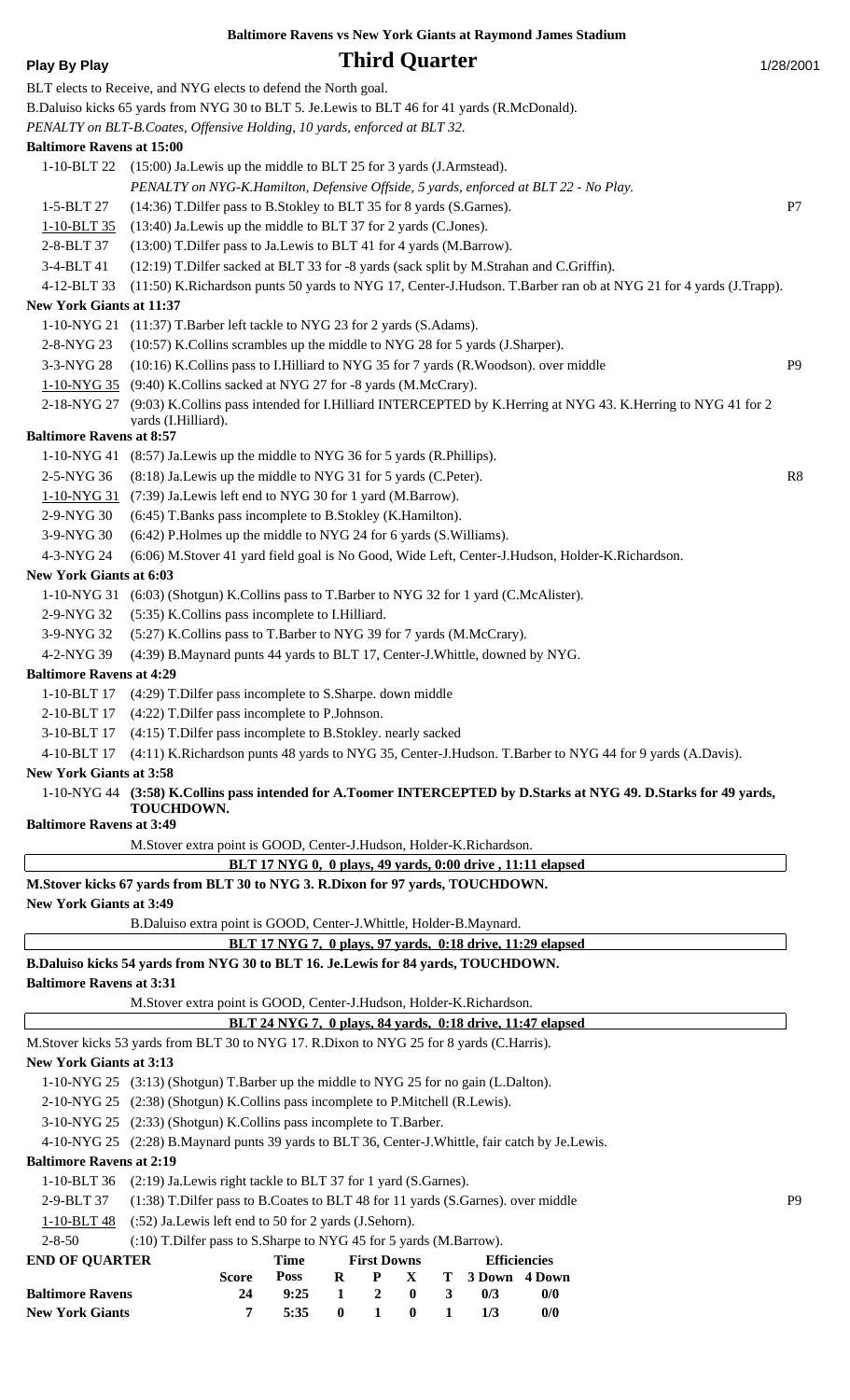|                                  | <b>Baltimore Ravens vs New York Giants at Raymond James Stadium</b>                                                                                                                                                                                                             |                 |
|----------------------------------|---------------------------------------------------------------------------------------------------------------------------------------------------------------------------------------------------------------------------------------------------------------------------------|-----------------|
| <b>Play By Play</b>              | <b>Fourth Quarter</b>                                                                                                                                                                                                                                                           | 1/28/2001       |
| Baltimore Ravens continued.      |                                                                                                                                                                                                                                                                                 |                 |
| $3-3-NYG$ 45                     | (15:00) (Shotgun) Je. Lewis up the middle to NYG 44 for 1 yard (K. Hamilton).                                                                                                                                                                                                   |                 |
| 4-2-NYG 44                       | (14:21) K.Richardson punts 36 yards to NYG 8, Center-J.Hudson, fair catch by I.Hilliard.                                                                                                                                                                                        |                 |
| <b>New York Giants at 14:13</b>  |                                                                                                                                                                                                                                                                                 |                 |
| 1-10-NYG8                        | (14:13) (Shotgun) K.Collins pass incomplete to T.Barber.                                                                                                                                                                                                                        |                 |
| 2-10-NYG 8                       | (14:07) (Shotgun) K.Collins sacked at NYG 1 for -7 yards (M.McCrary). FUMBLES (M.McCrary), recovered by<br>NYG-L.Brown at NYG 4.                                                                                                                                                |                 |
| 3-14-NYG 4                       | (13:21) K.Collins pass incomplete to J.Jurevicius.                                                                                                                                                                                                                              |                 |
| 4-14-NYG 4                       | (13:15) B.Maynard punts 34 yards to NYG 38, Center-J.Whittle, downed by NYG-L.West.                                                                                                                                                                                             |                 |
| <b>Baltimore Ravens at 13:02</b> |                                                                                                                                                                                                                                                                                 |                 |
|                                  | 1-10-NYG 38 (13:02) Ja. Lewis left tackle to NYG 38 for no gain (M. Strahan).                                                                                                                                                                                                   |                 |
| 2-10-NYG 38                      | (12:19) T. Dilfer pass to B. Coates to NYG 21 for 17 yards (R. Phillips). down middle                                                                                                                                                                                           | <b>P10</b>      |
|                                  | 1-10-NYG 21 (11:32) Ja.Lewis left tackle to NYG 19 for 2 yards (J.Armstead; S.Williams).                                                                                                                                                                                        |                 |
| 2-8-NYG 19                       | (10:44) PENALTY on NYG-C.Griffin, Encroachment, 5 yards, enforced at NYG 19 - No Play.                                                                                                                                                                                          |                 |
| 2-3-NYG 14                       | (10:44) Ja.Lewis up the middle to NYG 12 for 2 yards (M.Strahan).                                                                                                                                                                                                               |                 |
| 3-1-NYG 12                       | (9:36) Ja. Lewis up the middle to NYG 3 for 9 yards (S. Garnes).                                                                                                                                                                                                                | R11             |
| $1-3-NYG3$                       | (8:51) Ja.Lewis left end for 3 yards, TOUCHDOWN.<br>Play Challenged by NYG and Upheld. (Timeout #1 at 08:45.)<br>M.Stover extra point is GOOD, Center-J.Hudson, Holder-K.Richardson.                                                                                            | R <sub>12</sub> |
|                                  | BLT 31 NYG 7, 6 plays, 38 yards, 1 penalty, 4:17 drive, 6:15 elapsed                                                                                                                                                                                                            |                 |
| <b>Baltimore Ravens at 8:29</b>  | M.Stover kicks 60 yards from BLT 30 to NYG 10. R.Dixon to NYG 35 for 25 yards (J.Trapp). FUMBLES (J.Trapp), RECOVERED by<br>BLT-R.Bailey at NYG 34. R.Bailey to NYG 34 for no gain (R.Dixon).<br>1-10-NYG 34 (8:29) Ja. Lewis up the middle to NYG 21 for 13 yards (J. Sehorn). | R13             |
|                                  | 1-10-NYG 21 (7:43) Ja. Lewis left tackle to NYG 17 for 4 yards (S. Williams).                                                                                                                                                                                                   |                 |
| 2-6-NYG 17                       | (6:56) T.Dilfer FUMBLES (Aborted) at NYG 17, and recovers at NYG 18. T.Dilfer to NYG 18 for no gain<br>(M.Strahan).                                                                                                                                                             |                 |
| 3-7-NYG 18                       | (6:13) Ja. Lewis up the middle to NYG 16 for 2 yards (K. Hamilton).                                                                                                                                                                                                             |                 |
| 4-5-NYG 16                       | (5:33) M.Stover 34 yard field goal is GOOD, Center-J.Hudson, Holder-K.Richardson.                                                                                                                                                                                               |                 |
|                                  | BLT 34 NYG 7, 5 plays, 18 yards, 3:02 drive, 9:33 elapsed                                                                                                                                                                                                                       |                 |
|                                  | M.Stover kicks 64 yards from BLT 30 to NYG 6. D.Washington to NYG 23 for 17 yards (O.Brigance).                                                                                                                                                                                 |                 |
| New York Giants at 5:27          |                                                                                                                                                                                                                                                                                 |                 |
|                                  | 1-10-NYG 23 (5:27) (Shotgun) K.Collins pass incomplete to J.Jurevicius.                                                                                                                                                                                                         |                 |
|                                  | 2-10-NYG 23 (5:10) (Shotgun) K.Collins pass incomplete to I.Hilliard. dropped                                                                                                                                                                                                   |                 |
|                                  | 3-10-NYG 23 (5:02) (Shotgun) K.Collins pass to T.Barber to NYG 27 for 4 yards (D.Starks). screen                                                                                                                                                                                |                 |
| 4-6-NYG 27                       | (4:24) B.Maynard punts 33 yards to BLT 40, Center-J.Whittle. Je.Lewis ran ob at NYG 48 for 12 yards.                                                                                                                                                                            |                 |
|                                  | PENALTY on BLT-C.McAlister, Offensive Holding, 10 yards, enforced at BLT 40.                                                                                                                                                                                                    |                 |
| <b>Baltimore Ravens at 4:10</b>  |                                                                                                                                                                                                                                                                                 |                 |
| 1-10-BLT 30                      | (4:10) P.Holmes up the middle to BLT 35 for 5 yards (S.Williams).                                                                                                                                                                                                               |                 |
| 2-5-BLT 35                       | (3:30) P.Holmes left tackle to BLT 38 for 3 yards (C.Peter).                                                                                                                                                                                                                    |                 |
| 3-2-BLT 38                       | (2:42) P.Holmes left end to BLT 32 for -6 yards (K.Hamilton).                                                                                                                                                                                                                   |                 |
| Two-Minute Warning               |                                                                                                                                                                                                                                                                                 |                 |
| 4-8-BLT 32                       | (2:00) K.Richardson punts 43 yards to NYG 25, Center-J.Hudson. I.Hilliard to NYG 27 for 2 yards (C.Harris).                                                                                                                                                                     |                 |
| <b>New York Giants at 1:48</b>   |                                                                                                                                                                                                                                                                                 |                 |
|                                  | 1-10-NYG 27 (1:48) T.Barber up the middle to NYG 27 for no gain (K.Washington).                                                                                                                                                                                                 |                 |
| 2-10-NYG 27                      | (1:24) (Shotgun) K.Collins pass to T.Barber to NYG 32 for 5 yards (C.Harris).                                                                                                                                                                                                   |                 |
| 3-5-NYG 32                       | (:57) K.Collins pass to P.Mitchell to NYG 39 for 7 yards (D.Starks).                                                                                                                                                                                                            | <b>P10</b>      |
| $1-10-NYG 39$                    | (:29) (Shotgun) K.Collins pass incomplete to T.Barber. nearly intercepted.                                                                                                                                                                                                      |                 |
|                                  | 2-10-NYG 39 (:22) (Shotgun) K.Collins pass incomplete to R.Dixon.                                                                                                                                                                                                               |                 |
| 3-10-NYG 39                      | (:16) (Shotgun) K.Collins pass to T.Barber pushed ob at NYG 46 for 7 yards (C.Harris).                                                                                                                                                                                          |                 |
| 4-3-NYG 46                       | (:10) T.Barber up the middle to NYG 49 for 3 yards (K.Washington).                                                                                                                                                                                                              | R11             |
| <b>END OF QUARTER</b>            | <b>Time</b><br><b>First Downs</b><br><b>Efficiencies</b>                                                                                                                                                                                                                        |                 |
| <b>Baltimore Ravens</b>          | <b>Poss</b><br>${\bf P}$<br>$\bf R$<br>X<br>T<br>3 Down 4 Down<br><b>Score</b><br>$\pmb{0}$<br>34<br>10:28<br>$\mathbf{3}$<br>$\mathbf{1}$<br>$\overline{\mathbf{4}}$<br>1/4<br>0/0                                                                                             |                 |

**New York Giants 7 4:32 1 1 0 2 1/4 1/1**